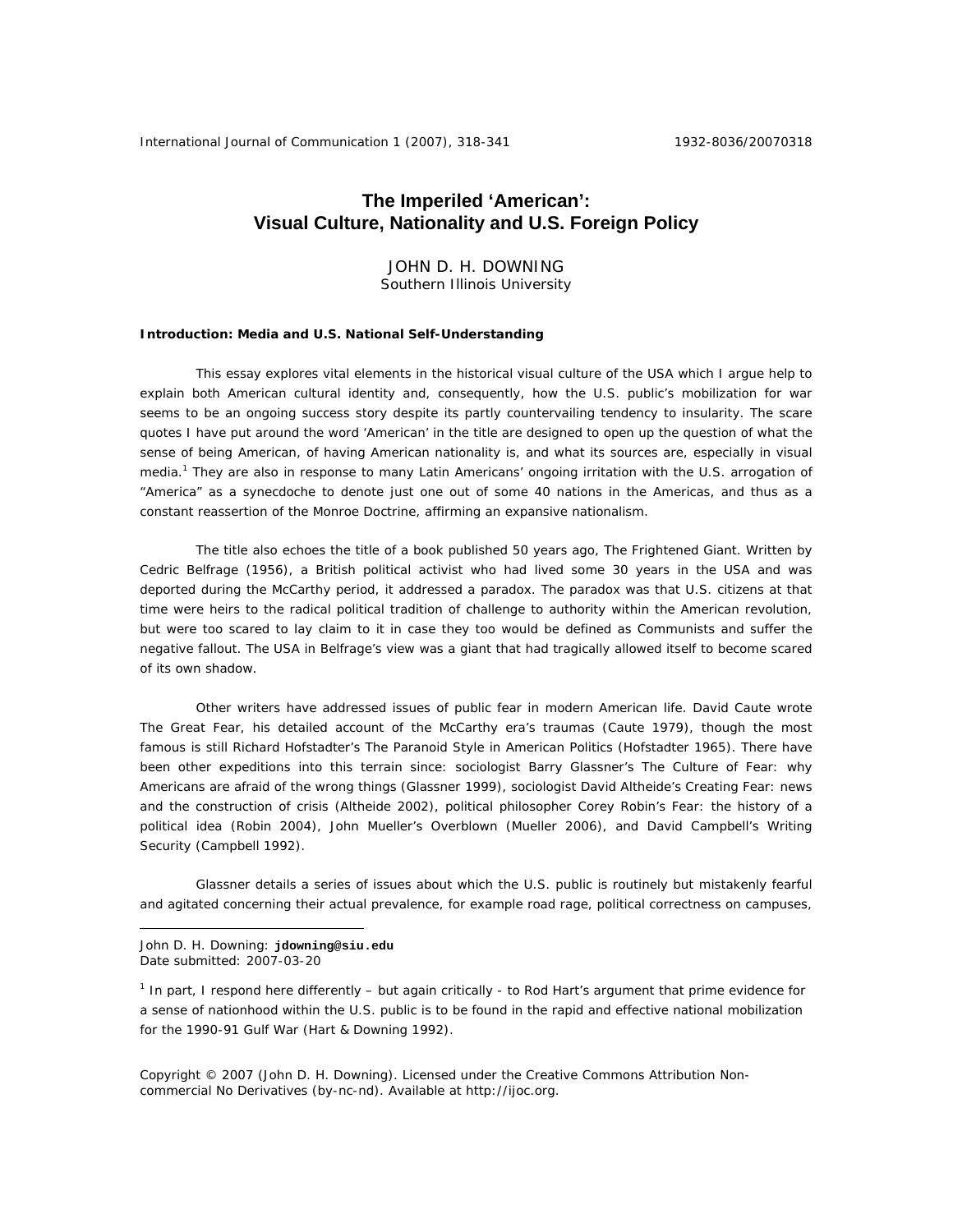kiddie porn, specifically *gay* pedophilia, monster moms, abuse of listed substances, breast implant disorders, air travel dangers. Glassner focuses principally on the contrast between evidence and reality, and critiques specific mainstream news media failures as a key element in constructing a general climate of misplaced fear. Altheide also focuses on news media, but argues that their standard reportorial routines, rather than just intermittent lapses, have helped to generate a climate of perpetual crisis in the USA. He terms this the "fear machine" in U.S. entertainment and news media (*op. cit*., p. 41). He insists that "fear is more expansive and pervasive than crime … or even violence" (*op. cit*., p. 98). Altheide focuses attention, in particular, on the roles of criminal justice agencies and the military as sources of fear news for news media (ch. 7). He concludes by proposing that there is a sharp contrast between the practical awareness of dangers, which are specific, and generalized fear as a lens for interpreting life.

Robin's argument is considerably less media-focused than these two. He centers his argument on what he identifies as one of the paradoxes of American life, namely "how a country with so many freedoms can generate such widespread political inhibitions" (*op .cit*., p.164). His basic analysis is that while - with the exceptions of westward expansion and the centuries of slavery and post-slavery - what he ironically terms "operatic violence" has not characterized American life, the "coercions of *everyday* life" and "fear's repressive consequences … make it a toxic fact of life" for Americans (*ibid*., my emphasis). In other words, what he terms as "Fear, American Style" is entirely real, but is not to be equated with the "culture of fear" identified by Latin American anthropologists and scholars (Corradi et al., 1992) issuing out of the fascistic Southern Cone dictatorships of the 1970s.

His empirical illustrations are mostly drawn from two sources. One is the widespread everyday labor legislation and work-disciplines in the USA, which are much more sweepingly pro-employer than in comparably democratic societies. The other, his most refreshing insight in my view, is actually the downside of fragmented government power and opportunity for civic initiatives that are the very hallmarks of the USA. It is the fact that divided governmental instances may *not* check but rather reinforce each other, and then be still *further* reinforced by independent citizen initiatives. The histories of both civil rights struggles and of the McCarthy era offer many illustrations of both. Robin insists that those were not past aberrations, but indices of the Janus-nature of our political culture and institutions.

John Mueller's *Overblown* (Mueller 2006) argues that not only is the menace of terrorism greatly exaggerated, but that its genesis lies in a well-resourced "terrorism industry," tendentially uncritical U.S. news media and, at least to date, compliant publics. His instances of the overblown are the U.S. policy responses to Pearl Harbor, the Cold War, the nuclear threat, and selected demonic figures (Qaddafi, Noriega, Kim Jong-Il). As does Glassner, Mueller largely focuses on the gap between statistical probability and perceived probability, but in specific relation to the threat of war.<sup>2</sup> Media and cultural analysis plays little part in his argument.

Lastly, David Campbell's *Writing Security* (Campbell 1992) directly engages with the central topic of my argument, the long-term origins and maintenance of U.S. foreign policy discourses and practices.

 $^2$  The book is explicitly written as a polemic, and often makes crucial but neglected points, but it must also be said that sometimes Mueller's rhetoric and grasp of detail part company.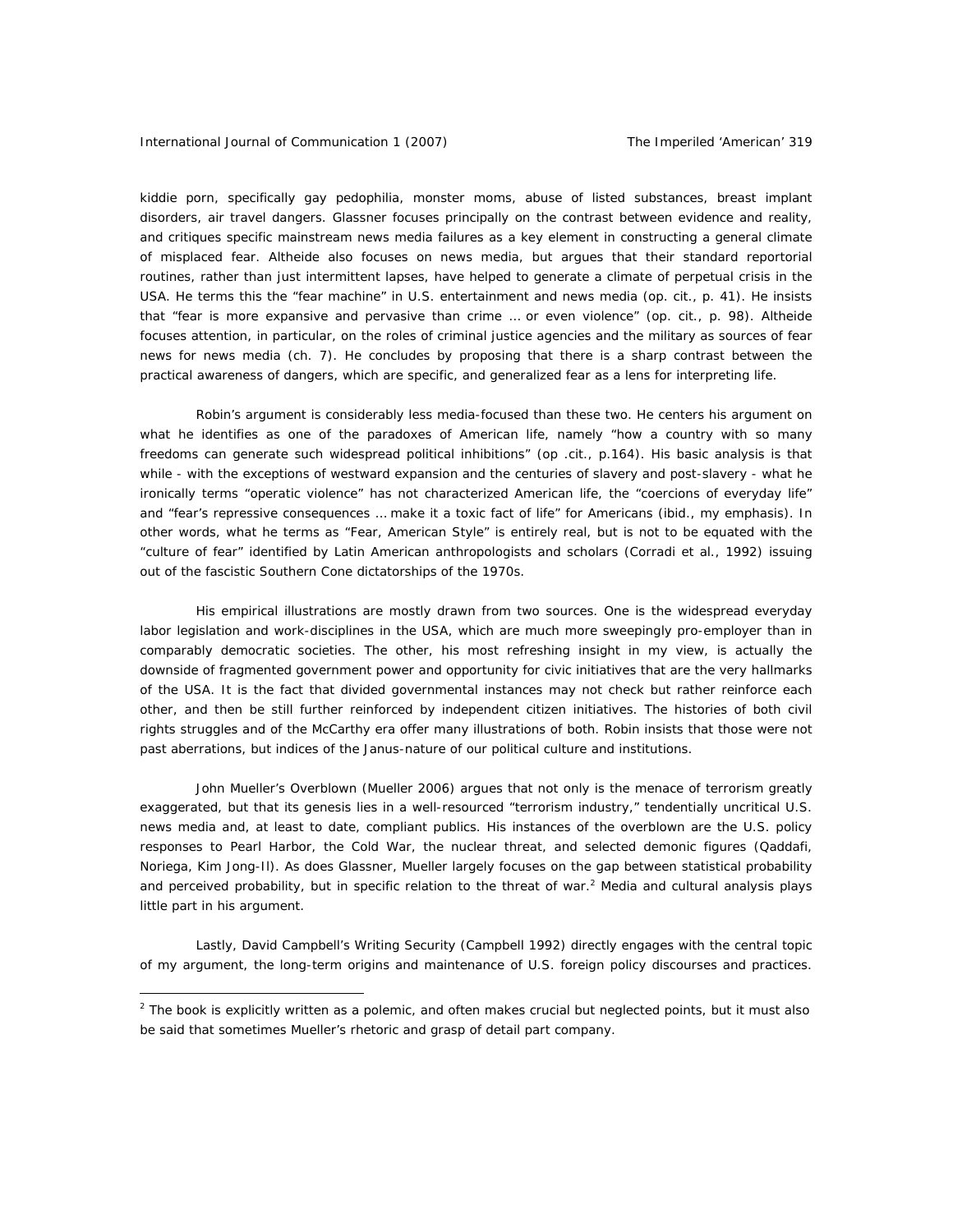Campbell's concern is with how since the beginning of wars against Native Americans, "the practices of foreign policy have been integral to the (re)production of American identity at various junctures … [and how] what has been affirmed is a fictional representation …" (Campbell 1992: 143). He focuses particularly, though not entirely, on Soviet-U.S. contention from 1945 to 1991 "as another episode in the on-going production and reproduction of American identity through the practices of foreign policy" (ibid., 145). He underscores his use of the terms "representation" and "discourse" in a strong sense; in other words "hot spots" such as Korea, Vietnam, Hungary 1956, Czechoslovakia 1968, were not U.S. inventions, but "these events and not others have to be *interpreted* as threats, and the process of interpretation through which they are figured as threats employs some modes of representation and not others … [in the process replicating] the logic and the figurations of past articulations of danger…" (ibid., 157, my emphasis). Campbell also instances the Reagan and first Bush administrations' "war on drugs" and the 1980s U.S. contention with Japan ("an economic Pearl Harbor") as examples of these articulations.

Indeed it could be argued that the "barbarism vs. civilization" construct goes back at least as far as the English attempt to settle Ireland and the discourse of life "beyond the Pale" (Campbell, op. cit., 118f., 159-187).<sup>3</sup> The British sense of vulnerability beyond its borders, and even within them, was early ingrained by the reality of its hugely overstretched military forces and the autobiographies written by those taken captive in consequence. In her detailed analysis of over 100 widely circulating captivity narratives from the earliest days of the British empire, historian Linda Colley (2002: 10, 11) notes how "Domestic smallness and a lack of self-sufficiency made for continuous British extroversion, not to say global house-breaking, violence and theft … the British were frequently on edge, constantly fearful themselves of being invaded, necessarily alert and ready for a fight." The so-called "King Philip's War" of 1675-76 in New England was an early battle whose later iconic representations *and repetitions* served, in historian Jill Lepore's words, to define for British settlers "what was at stake: their lives, their land, and their sense of themselves" (Lepore 1998: xiii). This sense of cultural identity was forged in opposition to their images of both Native Americans and the – supposedly more brutal – Spanish colonizers. Thus the shift from British to American politico-cultural identity on *this* front was barely a shift at all, 1776 and 1812 being mere blips, and the Bush-Blair administrations' alignment over Middle Eastern war policy in the 2000s only another chapter.

Lepore (1998: xi) emphasizes that her study is of American cultural identity and representations of war "before television, before film, before photography … in an age and in a place where even crude wood engravings were rare and printed books an uncommon commodity." My focus engages with a specific but in my argument crucial dimension of the issues raised by all these writers' work. I will explore how far a very familiar *visual* narrative trope, first in painting, and then in cinema over the 100+ years U.S. citizens have been watching movies, may have ingrained itself to the point that they are only too willing to accept that they are under lethal attack and must respond both vigorously and violently if not to be swept away. It has, I propose, become a core element in Americans' national self-definition and understanding.

<sup>&</sup>lt;sup>3</sup> I am grateful to Dr George Boulukos of Southern Illinois University's English department for underscoring this dimension to me, and pointing me to further reading on the subject.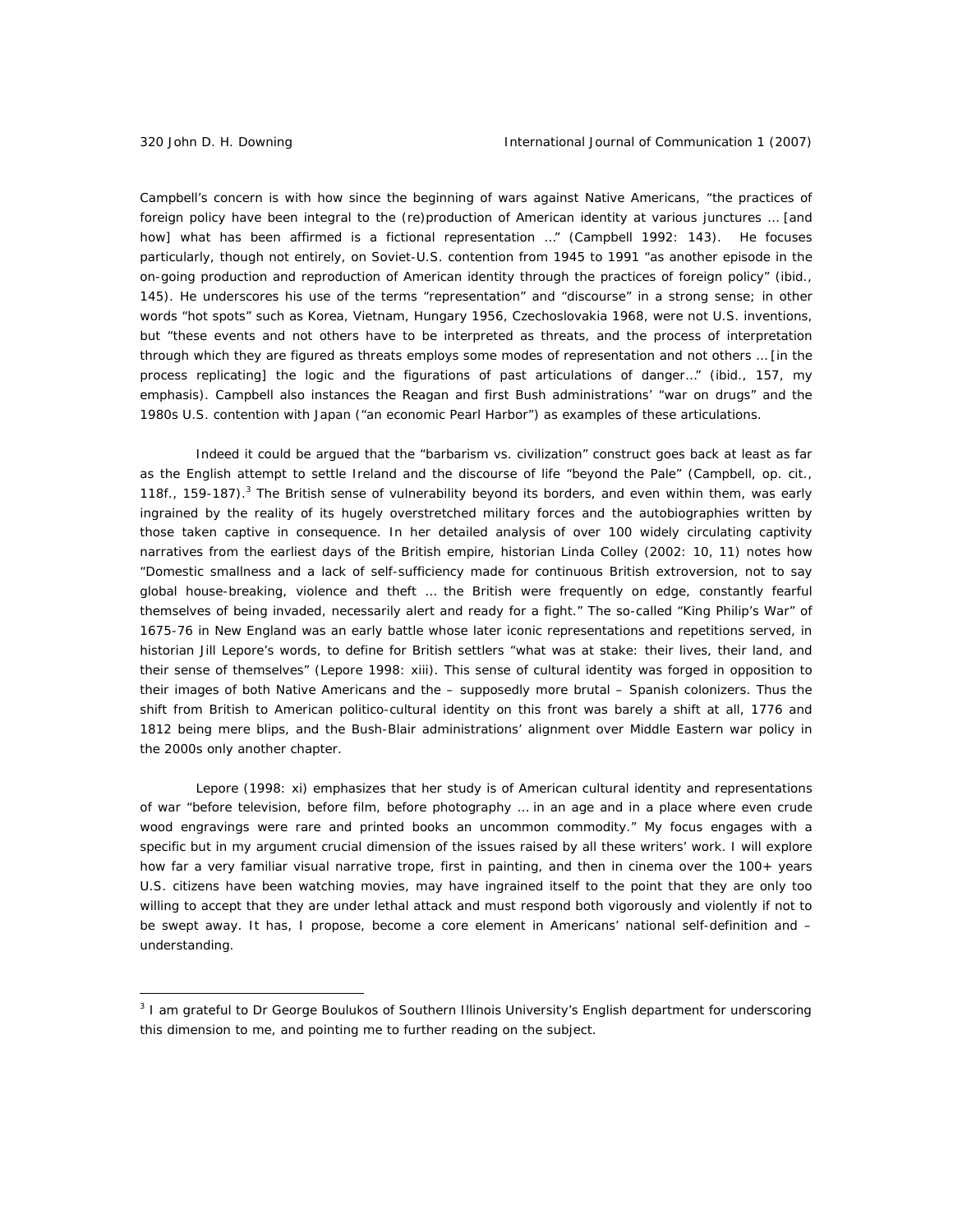This proposition raises conceptual questions about political culture and political memory to which I will return later, but for the moment let me cite Anthony D. Smith, a specialist in nationalism and the nation, who has written that "Few have done more to confirm, express and disseminate the ideals and problems of the nation than the artist in painted or in moving images" (Smith: 2000, 57).

The visual trope I will address is one of encirclement and vulnerability. It is one to which, to my knowledge, the writer Tom Engelhardt (1971) first drew attention at the height of the Vietnam War, in an essay "Ambush at Kamikaze Pass," namely the standard moment in so many Hollywood Westerns when the White settlers are circling the wagons and the camera looks out at the savage Indians surrounding them and outnumbering them. The camera, in other words, typically adopts the perspective of the harmless settlers under threat from barbarians.

Even when the camera takes a long shot from outside the encircled wagons, behind the Indian attackers, by that point in the narrative the film has followed the settlers as named individuals for quite a period of time. There is no risk we will be prompted to identify with nameless unknown Native Americans on the rampage. Rather, the shot is meant to accentuate how exposed and in peril are the settlers.

Engelhardt further proposed drawing a historical line from the Western to the anti-Japan war film, and then to the Vietnam war then raging. He also added in war comics to his analysis as well as movies. Historically, Engelhardt's historical perspective was very much to the point. General Douglas MacArthur Jr. – on and off part of the U.S. colonial military government of the Philippines, the commander of the Southwest Pacific Theater, the governor of postwar Japan, the commander-in-chief of the UN army in the Korean War who was recalled by President Eisenhower for urging a nuclear attack on China – was not the first of his line in the U.S. Pacific. His father, MacArthur Sr., had started his military career first for the Union in the Civil War, then pursued it for 30 years in wars against Native American nations, and then in the Philippines War of 1898 and in the savage suppression of the guerrilla struggle that followed. He was subsequently appointed military governor of the Philippines. Together they are iconic figures of the creation of the U.S. as a nation, first up to, and then all the way over, the Pacific Ocean. The U.S. 1946 retreat from direct colonial rule over the Philippines in no way signaled isolationist foreign policies.

Engelhardt's sense for the basic continuity of U.S. westward expansion and self-construction as a nation - from Thomas Jefferson's funding of the Lewis and Clark expedition from the Mississippi River to the Pacific, through the annexation of Texas and four-ninths of Mexico, to colonizing Hawai'i and the Philippines as staging points to Japan and China - is in my view correct, and underpins the continuity and centrality of the trope I am discussing (cf. Drinnon 1997). It is, however, a trope which inverts the true aggressiveness of this nation-building, led by masculinist militarists such as MacArthur father and son, and re-frames it as *vulnerability*.

As neo-conservative historian Robert Kagan repeatedly underscores in his recent book on U.S. foreign relations, *Dangerous Nation* (Kagan 2006), in White portrayals of the repetitive sequence - landseizures, Native Americans' reprisals, savage counter-reprisals, consolidation of land-seizures and Native tribes' removal – it was Native Americans' reprisals which were highlighted as pivotal, far outstripping any other link in the chain. Nor was this simply the province of greedy land-speculators, of the flood of little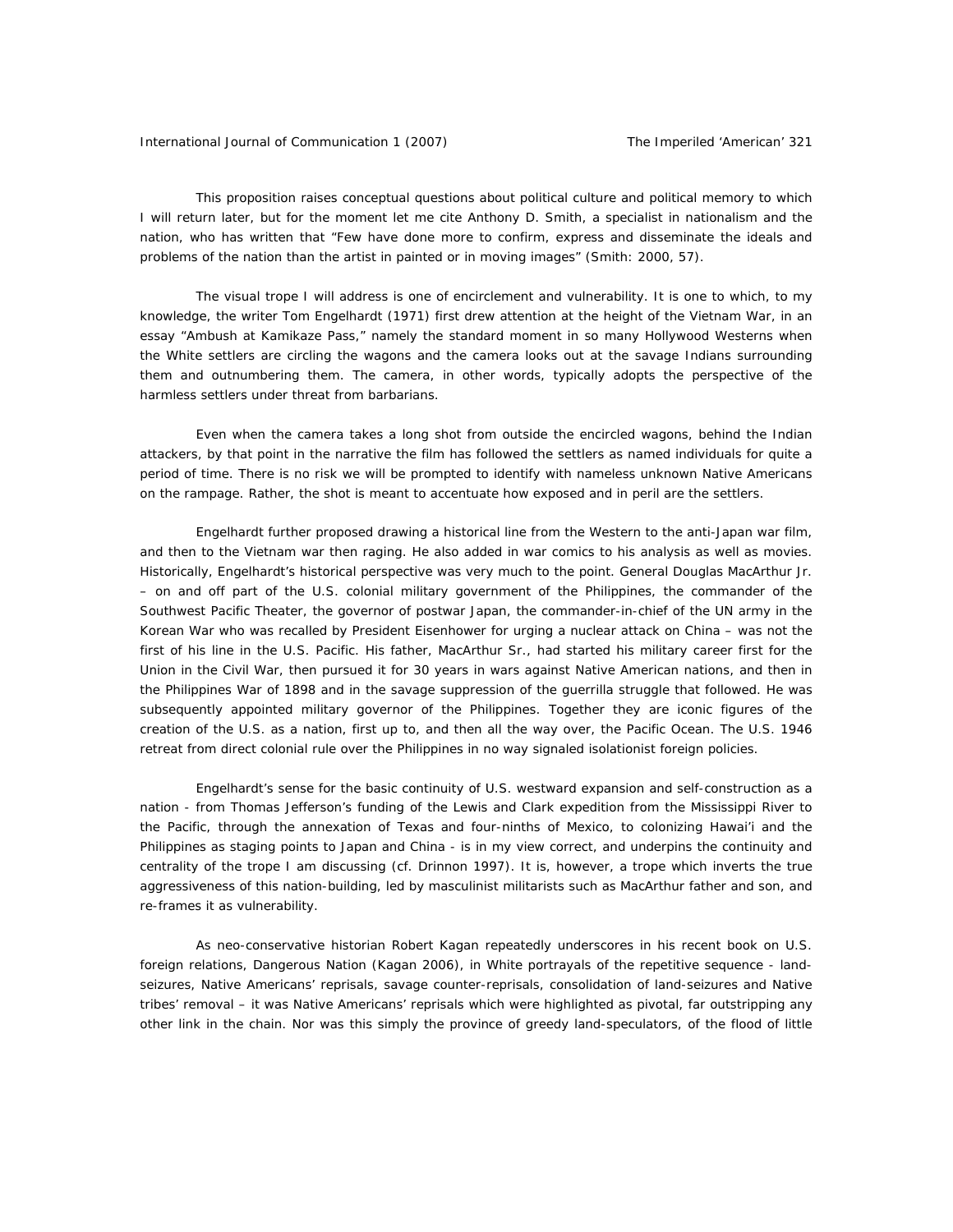Francisco Pizarros and Cecil Rhodes pushing westward. Anthony Wallace's study of Thomas Jefferson's deeply conflicted rhetoric and policies on Native rights (Wallace 1999) is on this score a reprise of Winthrop Jordan's classic study of Jefferson's compulsive twisting and turning regarding African rights (Jordan 1968). Jefferson was not, we had better believe it, alone. His and other leaders' marked ambivalence provided the necessary space for those who, as they pushed west, intended neither to twist nor to turn.

A sense of military vulnerability has repeatedly shown itself to be fertile ground for warlike behavior all across the planet. National leaders have repeatedly been able to mobilize for battle – and beyond specific battles, for an aggressive militarism - based on appeal to imminent threat or invasion, framed within past crises and defeats. We may see this rather clearly in the militaristic expansionism historically entrenched in Russia's ruling circles, framed in response to Russian experience of foreign invaders, the Mongols, the Teutonic Knights, the Kaiser's armies, the Nazis. We see it in the militaristic expansionism of Japan's ruling circles, as the Japanese saw the rest of Asia being gobbled up by the colonial powers in the mid-19<sup>th</sup> century. We see it to some degree in Wilhelmine colonial policy in Germany, but obviously in the most extreme form in its post-Versailles National-Socialist development. We see it in Afrikanerdom in South Africa after their defeat in the second Boer War. Acknowledging this reality is not to justify Russian or Japanese militarism, Nazism or the apartheid system. It is simply to underscore how politically potent is the dynamic of historically enshrined fear.

Thus in the case of the United States, my argument is that this narrative trope of the vulnerable, encircled White defenders, *endlessly rehearsed in cinema and other media*, has had a huge part to play though never simply on its own - in framing through endless repetition the ongoing plausibility of the proposition that 'we Americans' – U.S. citizens - are imperiled. Yet the paradox of this sense of vulnerability in the USA is remarkably acute. After all, unlike Russia or the other peoples cited, the USA has only been attacked three times on its own soil, once in 1812 by the British, once in Hawai'i in 1941 -3700 kilometres from the mainland – by the Japanese, and once by the 9/11 terrorists. The nearest to military occupation Americans have experienced was in the rather brief post-Civil War occupation of the Confederacy states, and the nearest to ongoing terrorism the experience of African Americans. The paradox of this level of fear demands explanation then, and in a moment I attempt to offer at least a partial one.

To illustrate the depth of the paradox, after 9/11, in Austin, Texas, some 3000 kilometres from New York City, where the author was then living, many cafés, restaurants and bars in the months that followed either went out of business or nearly did, because so many people suddenly started staying home, seemingly convinced Austin's little concentration of bars and live music places might easily be the next terrorist target! Cinemas were often nearly empty. Nor was Austin in any way isolated in this regard. In the press there were reports that inhabitants of the most insignificant and remote towns were seriously of the opinion that the terrorists would strike "anywhere," as though their town had the same symbolic significance, and thus vulnerability, as the World Trade Center buildings. Admittedly, they had been very recently encouraged in that fear by the U.S. Department of Homeland Security which listed more than 80,000 potential terrorist targets. They had watched, over and over and over again, the airplane massacres in New York. But I still propose that this government and television deluge fit only too easily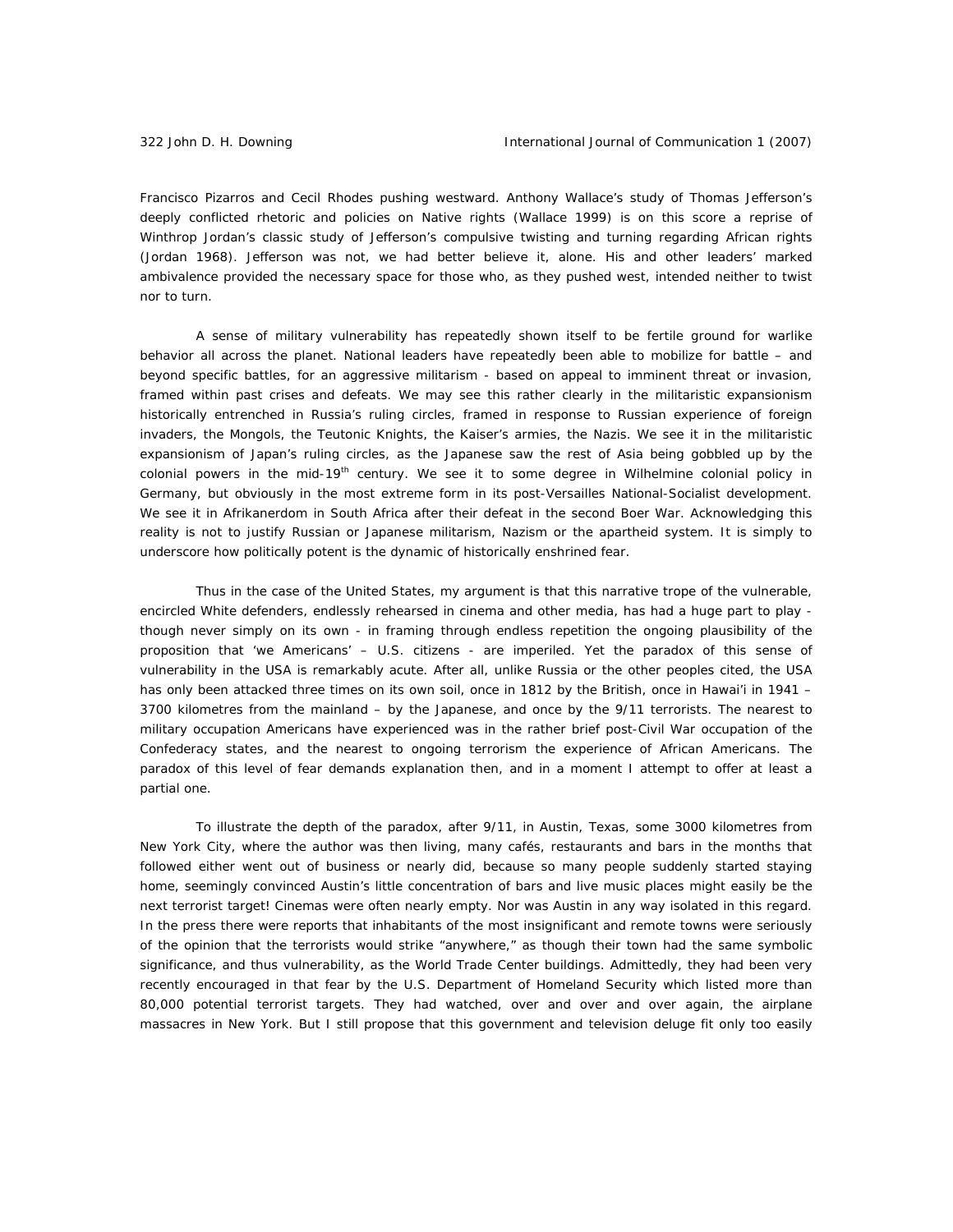within and *powerfully reinvigorated* a major cultural frame, a narrative trope that had been visually sedimented in cinema, painting, fiction and other media for well over one hundred years before 9/11.

#### **The Álamo and Custer's Last Stand**

 $\overline{a}$ 

There are indeed two emblematic historical occasions, pre-dating cinema, which have fed this frame more than any other except perhaps King Philip's War, namely the Álamo defeat of 1836, and the so-called Last Stand of General Custer in Montana some 40 years later, in 1876.

While I shall address both of them, I will pay more attention to the Custer mythology. The Álamo is a popular site for tourists, but in the end it is principally, for most Americans, a Texas story first and a US story second (Flores 2002). The Custer story is more universal, despite the best efforts of John Wayne. Let us see how and why. It is true that four films were made about the Álamo just between 1911 and 1915 (one by Méliès), a further five between 1920 and 1955, the John Wayne version in 1960, and a new version just two years ago in 2004. Slightly more than one every ten years since 1915 on average. But compared to the intensity of the Custer story's reproduction, even the Álamo shrinks.



Cultural historian Brian Dippie (1976) traced exhaustively the continual reinvigoration of the Custer myth for a whole century following the Little Big Horn battle. Drawings, lithographs, paintings and chromos of the embattled Custer and his troops were extremely widespread already even by the end of 1876.4 Dippie argues (op. cit., 36) that there were three versions of pictorial representation, one focused

<sup>&</sup>lt;sup>4</sup> Conn (2004: 35-78) provides a more general survey of Native American representations in 19<sup>th</sup> century U.S. painting and photography. He finds that for the most part, these representations implied or stated the trope of the "vanishing Indian," in tandem with concurrent developments in linguistics, archaeology and anthropology. If his survey is representative, then the tragic victim Custer motif would have been a major contrast case, with its roots in much earlier iconography but noisily echoed in many Hollywood westerns.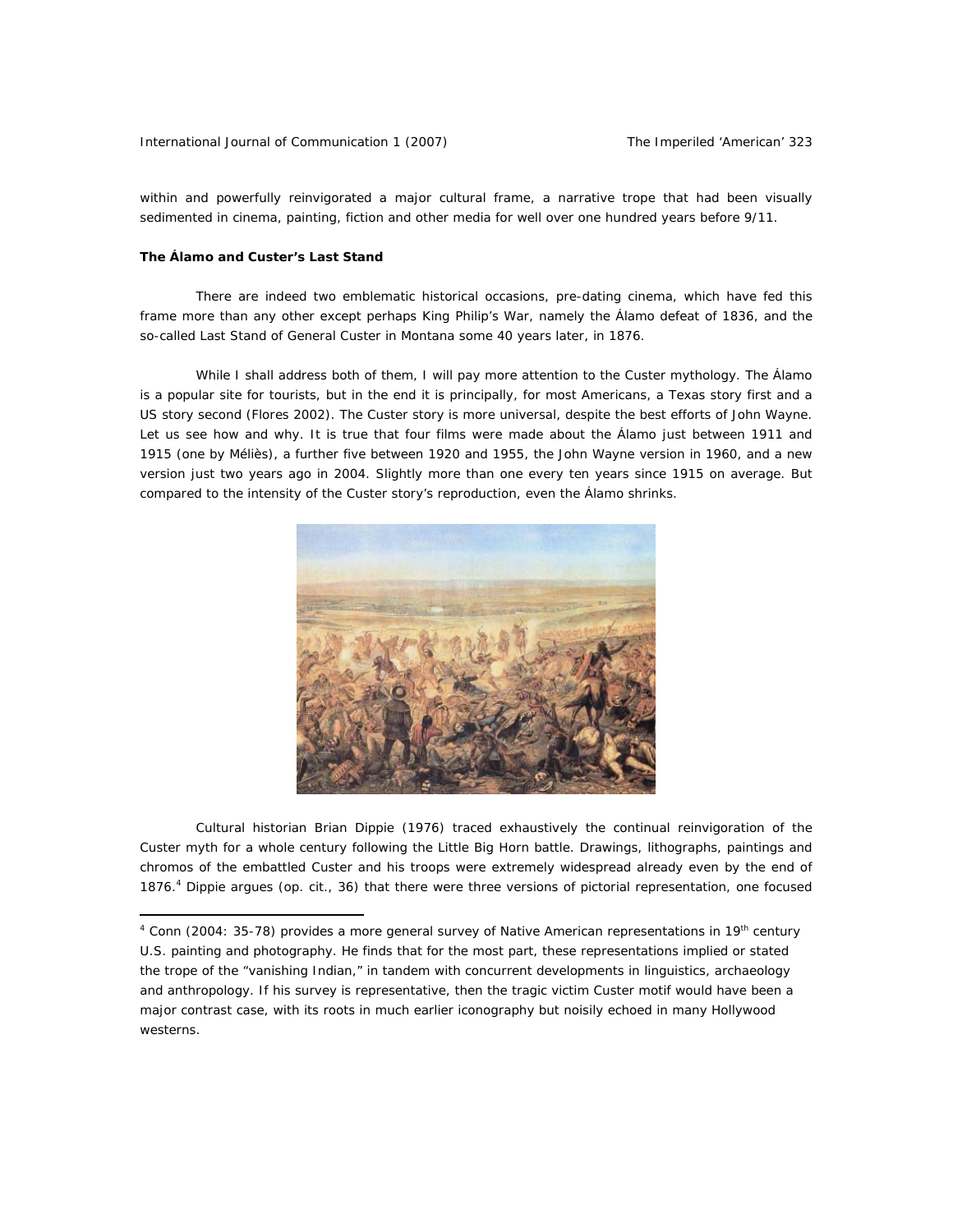on Custer himself standing as he dispatches a Native attacker, one with Custer in an "island of troopers with a sea of Indians swirling around them," and one focusing on Indians as they "dash around a distant knot of troopers." (Dippie suggests that this paved the way for a more pro-Indian reading of the scene, but I think this is too speculative.) The picture to end all pictures was Cassily Adams' 1886 painting measuring 5 x 3 metres, which was turned into advertising copy by Anheuser-Busch brewing company and was also reproduced, it is estimated, at least 200,000 times in smaller reproductions for people's homes.

As well as pictorial representation, there were many popular poems composed and performed, or read in people's homes. Dippie is able to cite more than 130. There have been at least 20 book-length biographies. There have been numerous popular novels written, too: Dippie managed to collect around 40 dime novels, a similar number of novels written for younger readers, and well over 70 adult novels and short stories. Dramatic re-enactments were widely appreciated, year after year. As for films, the first was made in 1909, another in 1912, a third related to the battle but not showing it by D.W. Griffith in 1914, and others followed in 1921, 1925, 1926 (two), 1936, 1937, 1940 (two, one with Ronald Reagan as Custer), 1941 *They Died With Their Boots On* (starring Errol Flynn), 1948, 1951, 1952, 1954, 1958, 1965 and 1970. Dippie also cites some television versions. He shows how the film treatment of Custer's character shifted to become less and less heroic from the 1950s onwards, and in some cases portrayed him as idiotic or even psychopathic. Nonetheless, rather as Richard Flores (2002: 114-129) argues in relation to John Wayne's The Alamo, even if the Indians, or Mexicans,<sup>5</sup> are not depicted in conventionally racist ways, the fundamental narrative structure of defeat and tragedy for the White defenders at the hands of the Indian and Mexican enemy remains intact; and for the most part the films take us into the White characters, not the Others.

The Custer and "Injun Country" themes have continued to resonate. Let us take some scattered examples. Dippie (1976: 140) cites graffiti written up by U.S. soldiers on walls in Vietnamese streets, announcing "We'll bring peace to this land if we have to kill them all. CUSTER." In the early 1980s, a film set in a South Bronx police precinct station and starring Paul Newman, was entitled *Fort Apache The Bronx* (the project generated vigorous local protests in the mostly Black and Latino neighborhood). After the 2003 war on Iraq, one of CNN's "embed" journalists, Walt Rodgers (2005), wrote a memoir of his experiences entitled *Sleeping with Custer and the 7th Cavalry: an embedded reporter in Iraq*. The Custer theme turns up yet again in the 2002 film *We Were Soldiers*. And Robert D. Kaplan (2005: 3-15), in a book reviewing his experiences interviewing US troops in bases in Afghanistan, Colombia, Djibouti, Iraq, Mongolia, the Philippines and Yemen, notes how again and again he was greeted upon arrival with the phrase "Welcome to Injun country!"<sup>6</sup>

<sup>&</sup>lt;sup>5</sup> Differences between Native Americans and Mexicans have far more to do with the 1848 border established by war between the U.S. and Mexico than any 'primary' ethnic category division between "Indigenous Americans" and "Latinos."

<sup>&</sup>lt;sup>6</sup> Kaplan insists that no disrespect was intended to Native Americans, as the troops frequently used Native American verbal symbols to denote their own operations – but since Kaplan never met a U.S. soldier he did not like, we may suspend judgment on his claim.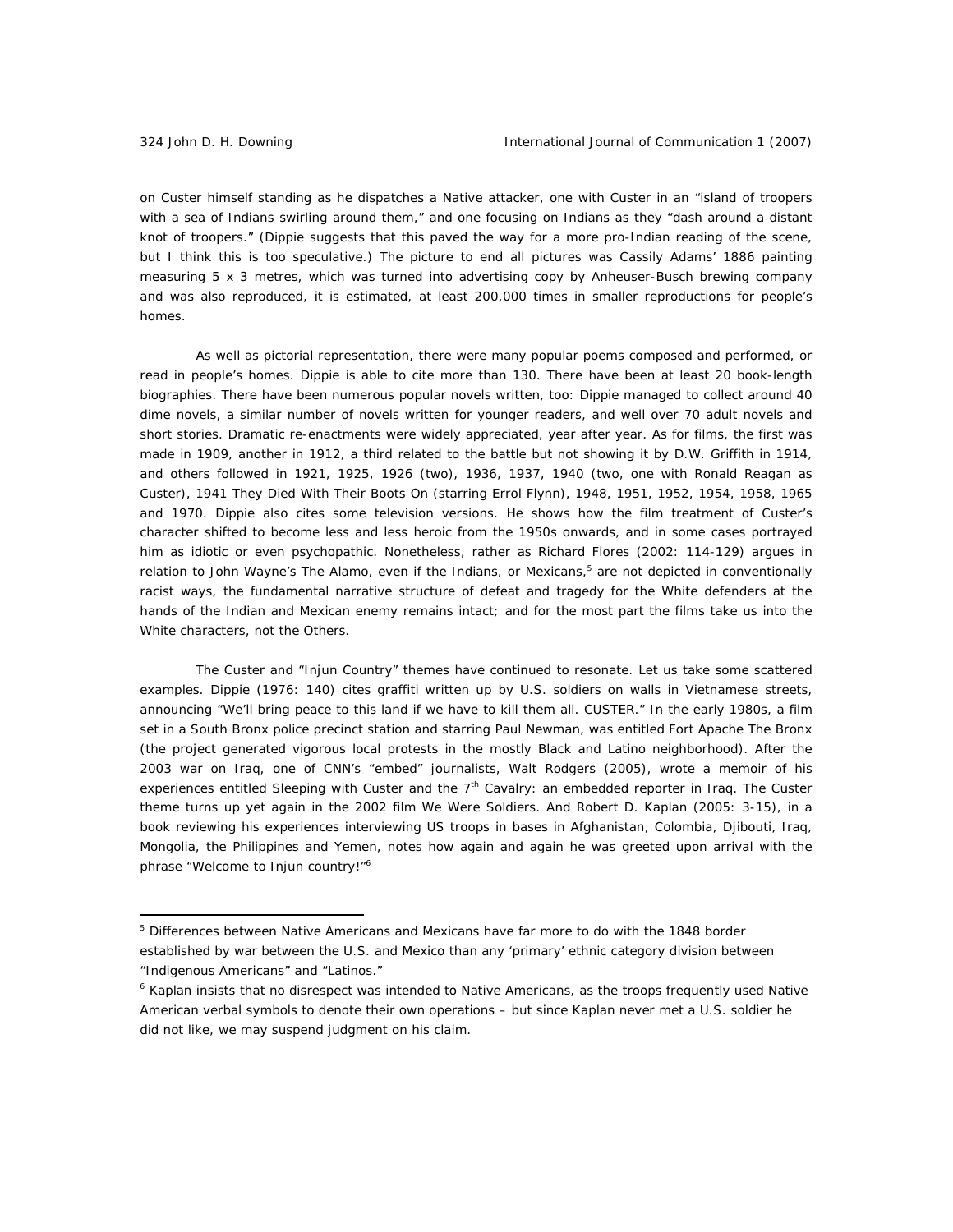In other words, the evidence for the continuity of this frame of the embattled White Americans in a sea of "Injuns" is very considerable.<sup>7</sup> As Edward Countryman writes:

> "White Americans ever since [Appomattox] have liked to dwell upon the image of a fort, a cavalry regiment, a wagon train, or a cabin surrounded by savage hordes bent on destroying all that was holy and civilized. But it takes no imagination at all to realize that the western Indians – the Sioux, Cheyennes, Arapahos, Comanches, Apache, Navajos, Zuñis, Nez Percé, and the rest – were utterly and finally surrounded…" (Countryman 1996: 235)

This frame is far more extensive than my research has been able to establish, since I have not even tried to check how often many of the older as well as newer films I am providing excerpts from, are screened on U.S. cable and satellite television channels. And no analysis here is offered of films such as *Pork Chop Hill* (1959), *The Green Berets* (1968), or *Rambo: First Blood Part II* (1985). Nor have I analyzed the ways in which the rather popular notion of a space missile defense shield generated by President Reagan and continued by his successors perfectly fit with the assumption of American peacefulness and decency, concerned only to defend against the encircling enemies, not to attack (Fitzgerald 2000). $8$ 

#### **The Varying Politics of 'Race' and Citizenship**

 $\overline{a}$ 

Having said this, there are some more considerations – complications - we need to take into account. One is the inclusive nature of racism in the USA, which has effortlessly overflowed over time from Native Americans on to Black Americans, Latinos, Asian Americans, Jewish Americans and Arab Americans. Thus in some film sequences to be discussed, there are scenes involving what the U.S. European-descended population has quite often defined as *internal* threats within the Euro-Americans' own *rightful* territory, threats from people they deemed as not rightfully belonging in that space as equal fellow-nationals, even if ostensibly fellow-citizens. Examples include newly freed Black Americans threatening White people in *Birth of a Nation* - especially White women, reliable symbols of vulnerability or Mexicans attacking the defenders of Anglo-occupied Texas in films of the Álamo battle.<sup>9</sup> (Campbell

<sup>7</sup> See Welch (1995) and the Emmy-winning documentary *Last Stand at Little Big Horn* (dir. Paul Stekler, 1992), for perceptive accounts of the true dimensions of this confrontation. Buscombe (2006: 101-150) carefully evaluates a number of Westerns made after World War II which sought to step away from conventionally biased Native American portrayals.

<sup>&</sup>lt;sup>8</sup> The distinction is meaningless in reality: if "Star Wars" made the USA safe from attack, then the U.S. military would be all the freer to act as it wished; furthermore, lasers can be used offensively as well as defensively.

<sup>&</sup>lt;sup>9</sup> For Native Americans and Mexicans, on the contrary, the European settlers were on land that did not belong to them and thus were the *external* threat. For African Americans, the Europeans were the major permanent threat to their lives and well-being, who had uprooted their ancestors from Africa and enslaved them. They only felt "internal" to European settlerdom via coercion.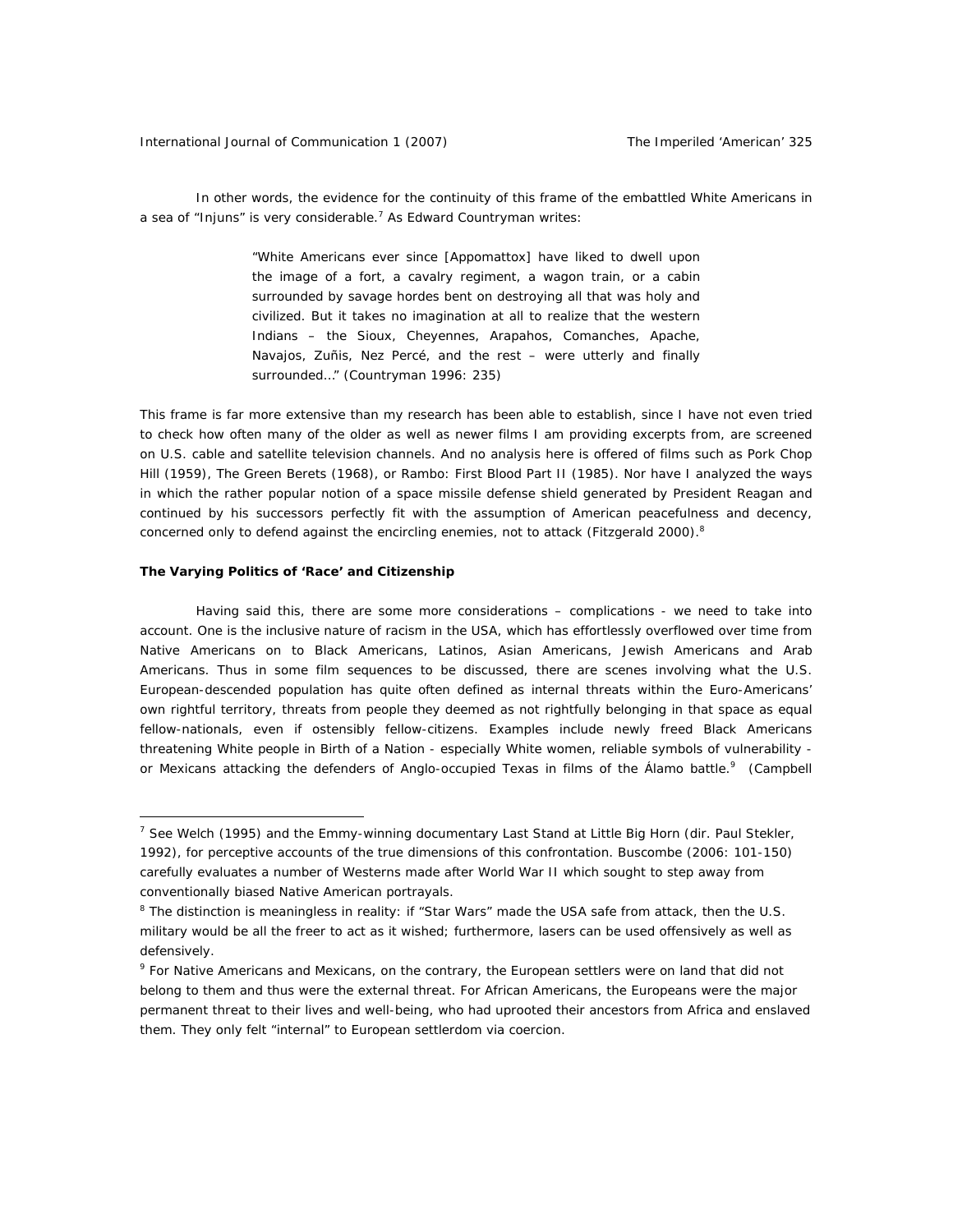(1992: 175-187) also discusses this external/internal dynamic in the context of U.S. "containment" policies, labor struggles, tussles over sexual morality, and leftist political unrest in the 20<sup>th</sup> century.)

Nonetheless, these varying peoples of color – Native, Black, Mexican - were physically part and parcel of the USA's emergent self-definition as a nation, albeit a nation the White majority often thought dangerously compromised and gravely weakened by not being 100% European-descended and White. (Similar perspectives were common among White elites concerning their own countries throughout the Americas<sup>10</sup>). This mindset is far from dead, to say the least, as shown by Otto Santa Ana's recent book *Brown Tide Rising* (2002), which surveys and analyzes the contemporary US media definitions of Latinos as a tide of invaders, outsiders, burdens, parasites, diseases, animals and weeds. Gilens' (2000) study of White Americans' hostile attitudes to Black Americans in relation to welfare confirms this strong ongoing tide of White feeling against people thought racially unworthy to be fellow-citizens. The film *The Siege* (1998) also engages, in contradictory ways, with the "right to belong" on U.S. soil of American citizens of Arab descent (Wilkins & Downing 2002).

The nationality picture has not been uniformly White, however. In some circumstances, past as well as present, illustrated by *Bataan*, *Platoon*, *The Siege*, and *Black Hawk Down*, citizenship largely triumphs over ethnicity and 'race', so that the defenders against the foreign enemy's attacks are multiethnic or multi-'racial'. Or different European nationalities get combined against Chinese attackers, as in the scene to be analyzed from *55 Days at Peking*. This is why too a scene is included here from a British film, *Zulu*, which was quite widely screened in the USA at the time of its release, and is still available there in video/DVD rental stores. Despite a certain current of anti-British irritation in White U.S. culture, the more predominant feeling is one of basic kinship and solidarity. The English menaced by Zulu warriors in *Zulu* are not really different from the White Americans menaced by Black Americans in *Birth of a Nation*. Similarly, *We Were Soldiers* begins with a scene of a French army detachment under siege in Vietnam, before proceeding to tell the U.S. dénouement.

Before proceeding to analyze these films, two further points need noting. One is with a hopefully obvious caution, that media do not exist in a vacuum, and must be related to factors such as the political economy of the USA, its degree of insularity, its frequent ignorance of the rest of the world as a result of failures in its educational provision for its young citizens, and still other vectors.

The other is the important insight of film scholar Charles Ramírez-Berg (2002: 153-182), who has proposed that a number of U.S. science fiction films of recent decades produce cinematic dreamwork which renders Latino immigrants as space aliens of one kind or another, such as a terminating cyborg (*Terminator*), or an alien mother (*Aliens*). Insofar as this is correct, it means the representation of immigrants as a new kind of hostile threat to the embattled locals, but this time seemingly with extraterrestrial powers. It is an intriguing perspective closely related to the argument here, but one focused more on narrative genre than the visual narrative trope explored here.

<sup>10</sup> Compare for example the infamous *cuento El Matadero* by Argentina's Esteban Echevarría, or Argentinean publications concerning "The War of the Desert." Analogous texts can certainly be found for Cuba, Venezuela, Colombia, Perú and Brazil.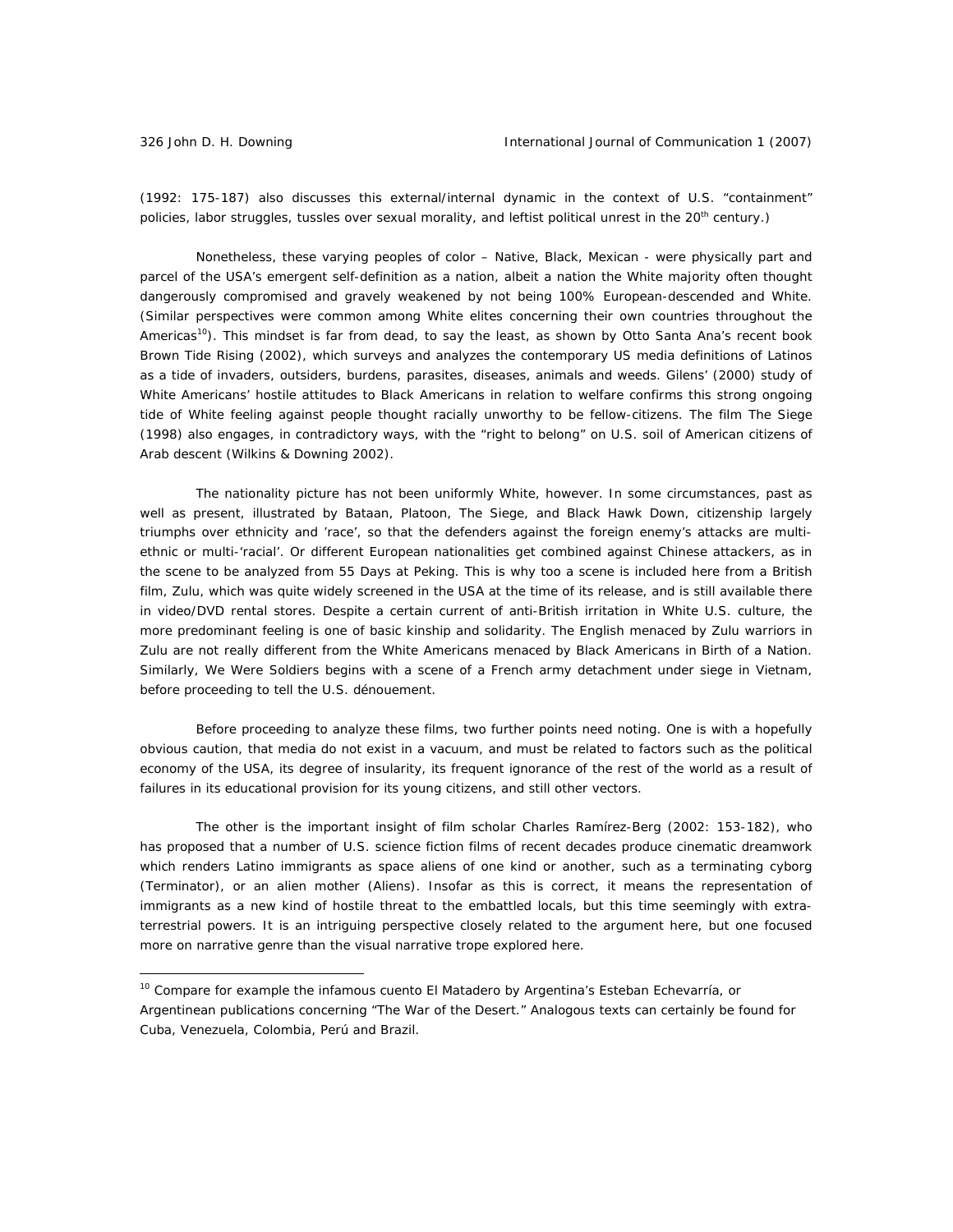### **Thirteen Films**

I will analyze films by date of release, rather than by their historical reference or by their 'racial' focus, in order to try to underscore the strong continuity and commonality of this trope. The selection is, of course, illustrative, not comprehensive (the *Rambo* films are not included).

The imperiled-encircled-'American' trope is found in *Birth of a Nation* (1915, dir. D.W. Griffith) in at least two sequences above and beyond the notorious attempted rape scene, in which plucky White heroine Lillian Gish jumps to her doom from atop a cliff rather than face a fate worse than death itself - a tragedy that in the film's narrative directly inspires and justifies the violent "self-defense" of the Ku Klux Klan. Before these scenes, the ground for the Klan has already been prepared by a scene in the South Carolina legislature in which lascivious newly freed Blacks stare shamelessly and obsessively at young White women in the Visitors' Gallery. This is followed not long afterwards by an extended street scene in which two or three Whites in a sea of rowdy and insolent Blacks are mocked, jostled, shoved, and eventually tossed up in the air by the crowd. Meanwhile, helplessly observing the scene from an upstairs window is a White family with one adult sick in bed and unable to intervene. This version of the encirclement trope easily positions the Klan's anti-Black terrorism as emergency White *self-defense*.



**White Americans under threat** from Black ex-slaves on American soil

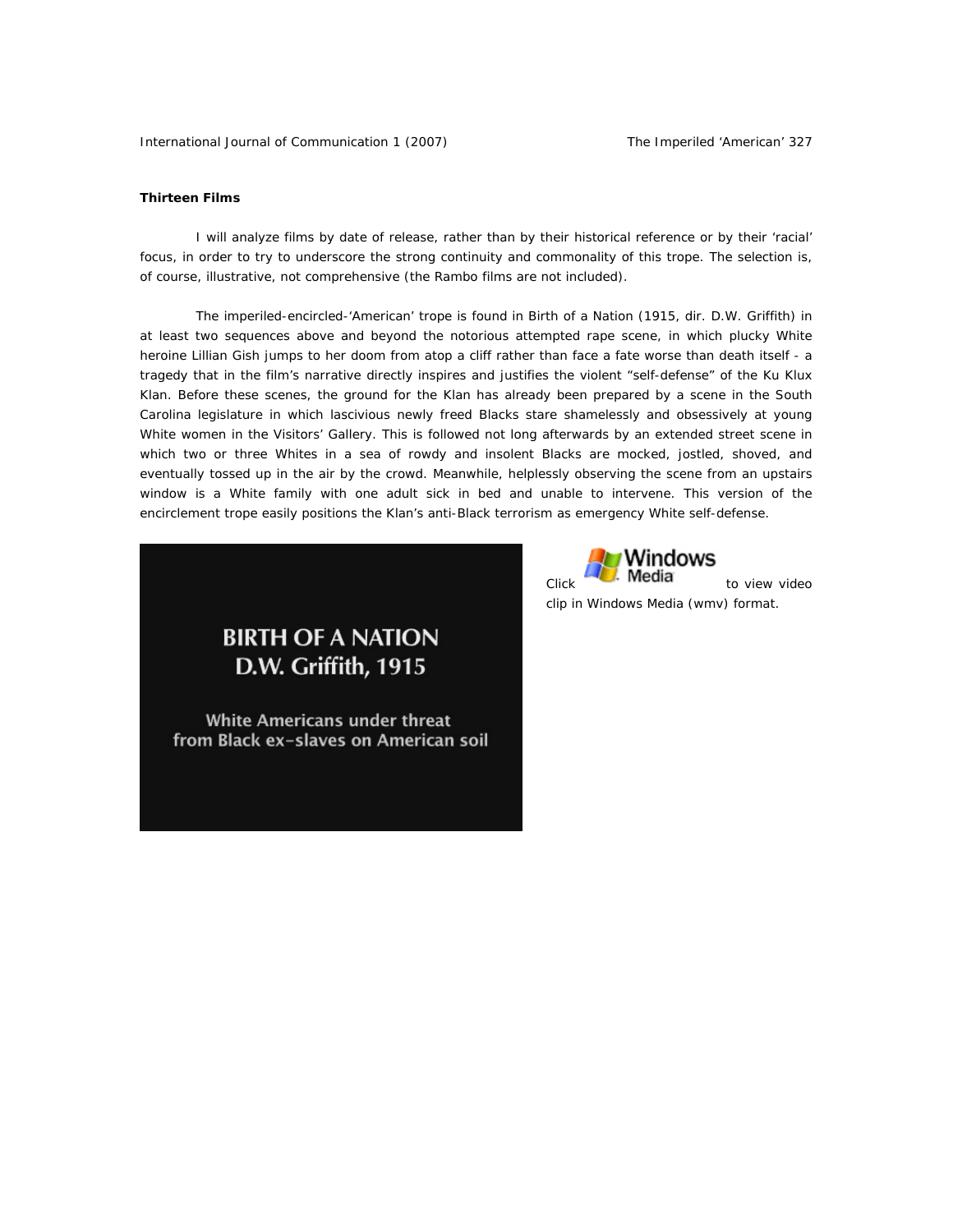

# **LIVES OF A BENGAL LANCER Henry Hathaway, 1935**

**Gary Cooper and soldiers under attack** from dangerous Muslim Indians

*Lives of a Bengal Lancer* (1935, dir. Henry Hathaway), starring a young Gary Cooper as an American joining the British colonial army in suppressing revolts in northwest India, won seven Oscars and is rumored to have been Hitler's favorite film. Whether or not that was the case,<sup>11</sup> it was clearly no headache for U.S. producers to assume that White U.S. audiences would be happy to identify with the British rather than their colonized Indian subjects (confirming the role of *Zulu* in the list of films analyzed here). Early on in the film, the British are in a ravine and find themselves being sniped at by rebellious Indians surrounding them from the crags overlooking the ravine. The visual parallel is exact with Native American canyon ambushes of settlers on horseback.12 One officer announces, with authentic British *sangfroid*, that there is nothing to be worried about, just before being shot to his death, a moment mirrored in the opening scene of *We Were Soldiers* (below). The Cooper character and his colleagues promptly unleash their heavy machine-guns, and the attack is splendidly and roundly defeated. Lots of bodies, justly massacred.

The encircling hordes in *Bataan* (1943, dir. Tay Garnett) are not Indian, but Japanese in the Philippines jungle. The latter part of the film dwells on a multi-ethnic squad of U.S. soldiers, marooned without any prospect of outside help, being picked off one by one by Japanese snipers. Here all ethnicities are submerged into American citizens in the face of the Yellow Peril. The Japanese themselves are basically unseen - as stealthy, invisible and one with Nature as are Native American enemies in many Hollywood films - until toward the very end, when from within rolls of jungle mist from the studio machines, mostly indeterminate shapes emerge, more and more looking like a horde of rats.<sup>13</sup> Despite

 $\overline{a}$ 

<sup>11</sup> Oddly, the stereotypic Nazi "Ve haff vays uff *making* you talk!" line was actually first uttered by the

Muslim prince villain of the film, Mohammed Khan, to the Cooper character and his captured colleagues.  $12$  The Indian extras were played by a combination of Paiute nation members and immigrant Punjabi field-

hands, all in and from Southern California.

 $13$  Dower (1986: 82-93, 181-89) has analyzed the importance of this image of vermin, insects and monkeys during the Pacific War in order to dehumanize the Japanese.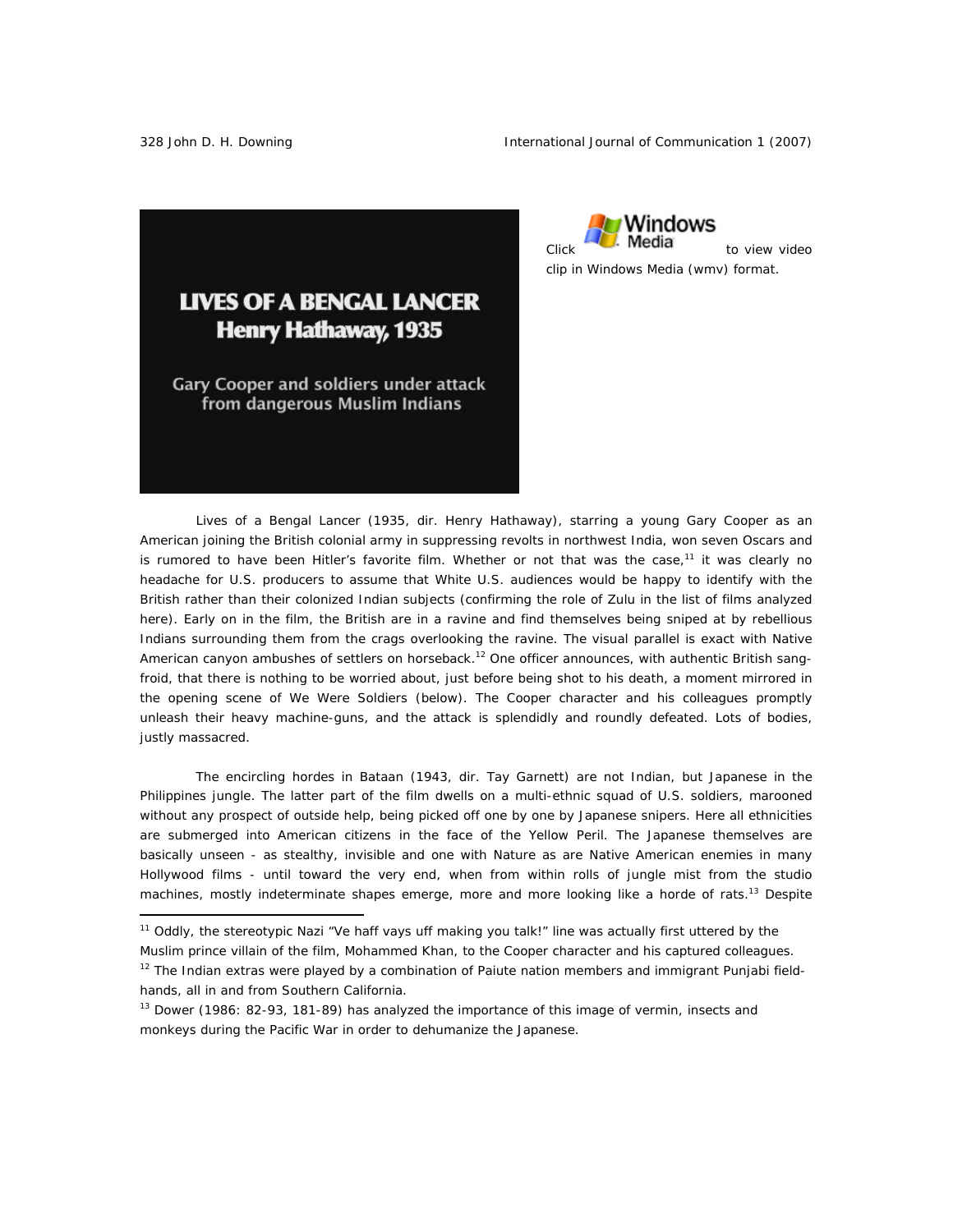International Journal of Communication 1 (2007) The Imperiled 'American' 329

being overwhelmed by vastly superior numbers, the film's lead, played by Robert Taylor in Custer mode, grimly fights on, bringing down as many Japanese soldiers surrounding him as he can with his submachine-gun. He screams at them "We're here, we'll always be here!" in the closing moment of the film, a claim that implicitly fuses Americans' survival, and wartime sacrifice, with the persistence of the U.S. presence in East Asia.





In *Red River* (1947, dir. Howard Hawks and Arthur Rosson), we see one of the probably thousands of images of peaceful White settlers being surrounded by savage, bloodthirsty and whooping Native Americans. Thousands, because 7,000 Westerns were made, and from the mid-1920s through the mid-1960s approximately one-quarter of all Hollywood films were Westerns (Buscombe 1988: 13, 426- 27). The camera is inside the encircled wagons for close-ups, outside for long shots of the beleaguered settlers, or for some close-ups of John Wayne and his partners galloping to help the settlers survive the attack. *Red River* had two Oscar nominations and two Hollywood Guild nominations, but particularly served to build the career of its lead actor Marion M. Morrison (AKA John Wayne), who took the role after Gary Cooper refused it. It has been listed among the ten leading Westerns made. In *Winchester '73* (1950, dir. Anthony Mann), starring James Stewart, we see exactly the same visual trope of encirclement by fierce Native Americans and White settler peril, and the same trope exactly again in *Stagecoach* (1939, dir. John Ford). The latter film has a famous sequence in which a disparate group in a stagecoach, representing White settlerdom in its limited degree of diversity, races to escape, with Native Americans galloping alongside them and shooting arrows into the coach.

Both these films are among the most-viewed of all Westerns, and will therefore serve with *Red River* to summarize this huge body of cinematic work. Even though depictions of Native Americans became more complex and less unequivocally racist toward the end of the Hollywood Western film era, the plot stories remained overwhelmingly similar.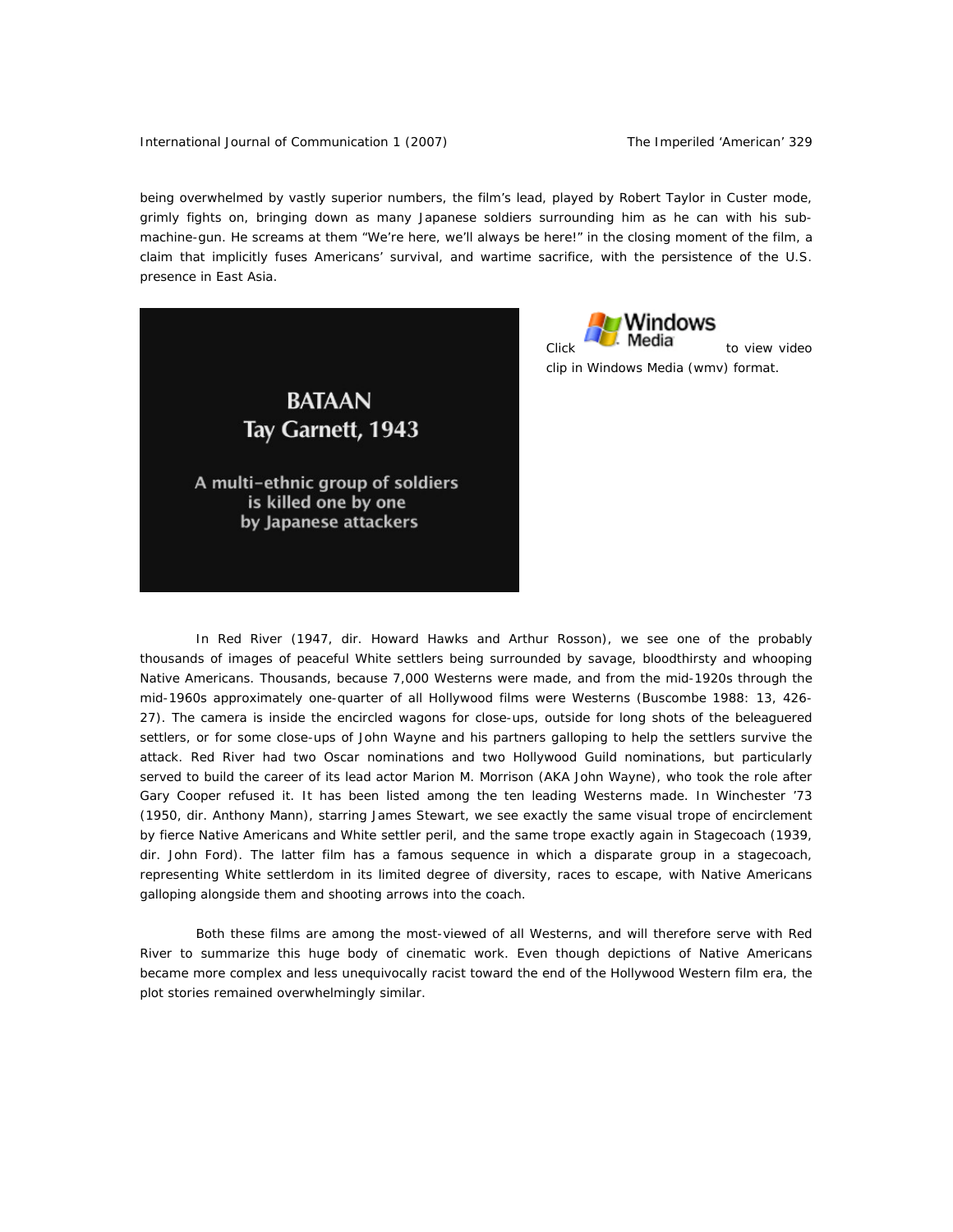330 John D. H. Downing The International Journal of Communication 1 (2007)



≀Windows  $Click$ **Media** to view video clip in Windows Media (wmv) format.



**WINCHESTER '73** Anthony Mann, 1950

**Savage Native Americans attack** peaceful White settlers

In John Wayne's 1960 directorial version of the Álamo story (*The Alamo*), the attackers are now the uniformed, disciplined phalanxes of the Mexican army (though basically nameless and virtually faceless, with the exception of General Santa Ana). Nonetheless, the heroic and embattled defenders, despite their fort, are clearly vastly outnumbered and surrounded, and even were we not to know the original story, it is clear that their days are numbered. What stand out are their determined bravery against impossible odds, just like the Robert Taylor character's in the Philippines jungle, and especially the implication that the defenders died for American freedom, a theme that nuzzled up to Wayne's intended use of the film as an allegory for the USA in its struggle with the Soviet superpower. (He was convinced the film's failure to win an Oscar was due to the "Commies" still working in Hollywood even after the McCarthy purges.)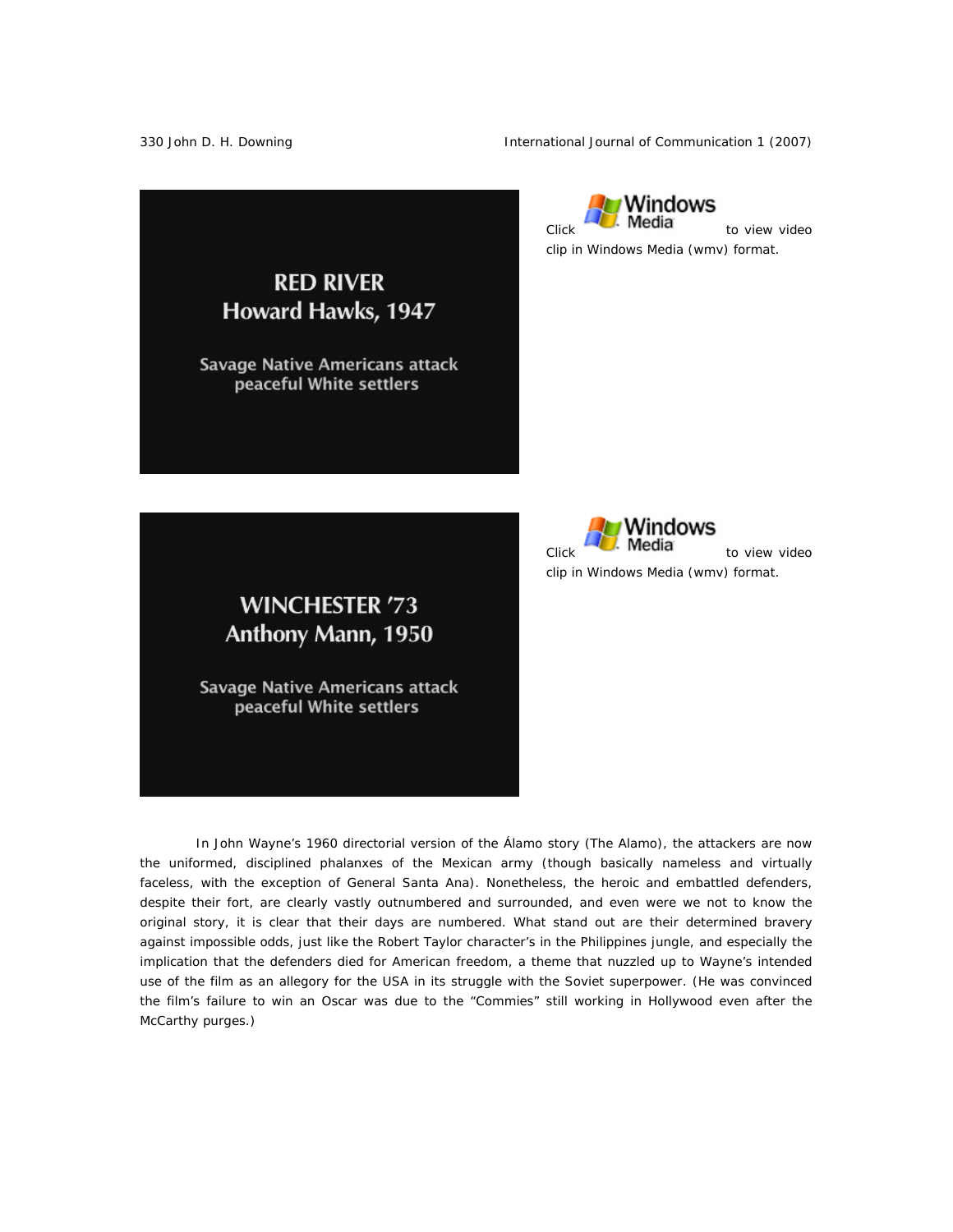

**THE ALAMO** John Wayne, 1960

White Americans under attack from huge Mexican army

 $\overline{a}$ 

In *55 Days At Peking* (1963, dir. Nicholas Ray), the so-called Boxer Rebellion of 1899-1901 is the theme, with Charlton Heston in the starring role. This time in the climactic scenes in the latter part of the movie it is masses of crazed and fanatical Chinese who are surrounding and menacing the Whites. (There is, admittedly, a handful of Chinese in the film who appear humbly grateful to the various European colonialisms that have carved out concessions along their coastline, and which are subduing the Chinese insurgents.) Just as the insurgents are reported to be at the doors, an American sergeant wakes up a representative English, German, French and Italian soldier, each in his mother-tongue: *Guten Tag*! *Bonjour*! *Buon Giorno*! The scene succinctly cements the fundamental unity of the European or Europeandescended competitor-colonialists as *civilized*, on the most basic level of the humble fighting soldier.<sup>14</sup> This is in marked distinction to the Chinese hordes massing at the gates and pouring into the fort's compounds. During the final scene of the film, an early teenage Chinese girl looks pleadingly at the Heston character, hoping to be rescued from the chaos. The American looks down from his horse, generously picks up the young nation and rides off with her, safely and happily under his protection. Such is the U.S. nation, bellicose but benign.

<sup>&</sup>lt;sup>14</sup> In one moment of mild relief, the last soldier in line to be woken up is Chinese. The sergeant is nonplussed, not knowing how to address him, but the soldier smiles at him and says in perfect English "Good morning!" Some Chinese have the sense to be civilized, clearly… The sergeant, however, later on explodes with anger and demands of the Charlton Heston character - in line with so many soldiers' question when fighting their superiors' wars for them - what the possible point is of being in China and both risking and losing their lives. Heston hears him out, the sergeant stomps off, and Heston observes with weary superiority how hard it is for people like the sergeant to see how important the colonial mission is in China. Echoes of the war against Iraq, 2003 - .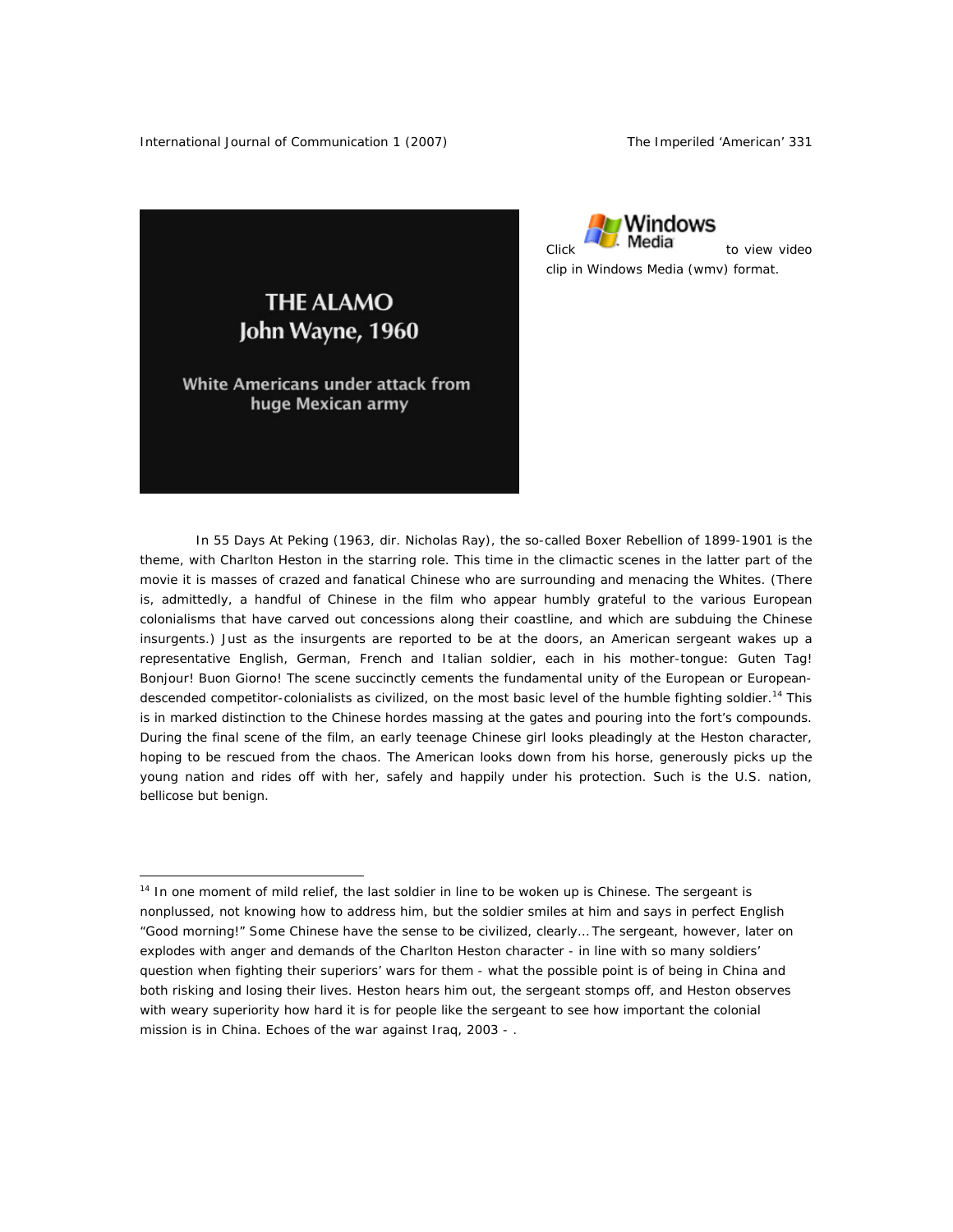332 John D. H. Downing The International Journal of Communication 1 (2007)



Windows  $Click$ **Media** to view video clip in Windows Media (wmv) format.

In *Zulu* (1964, dir. Cy Enfield), the encircled and embattled are White British troops in the 1879 Battle of Rorke's Drift in South Africa. Waves of Zulu fighters pour down upon them from all sides, seemingly oblivious to being mown down by the defenders. In this case, most of the defenders survived when the Zulu army retreated. For not many miles away, however, the British were suffering their worst defeat ever in South Africa at Isandlwana, where 1350 White troops and Black auxiliaries were killed. The Zulus probably saw no point in pursuing the minor skirmish at Rorke's Drift further, whereas the British government strenuously pumped up the Rorke's Drift battle for the British public, handing out multiple Victoria Crosses, as a way of deflecting attention from its deadly defeat at Isandlwana.

> **ZULU** Cy Endfield, 1964

White troops under attack from ferocious Africans

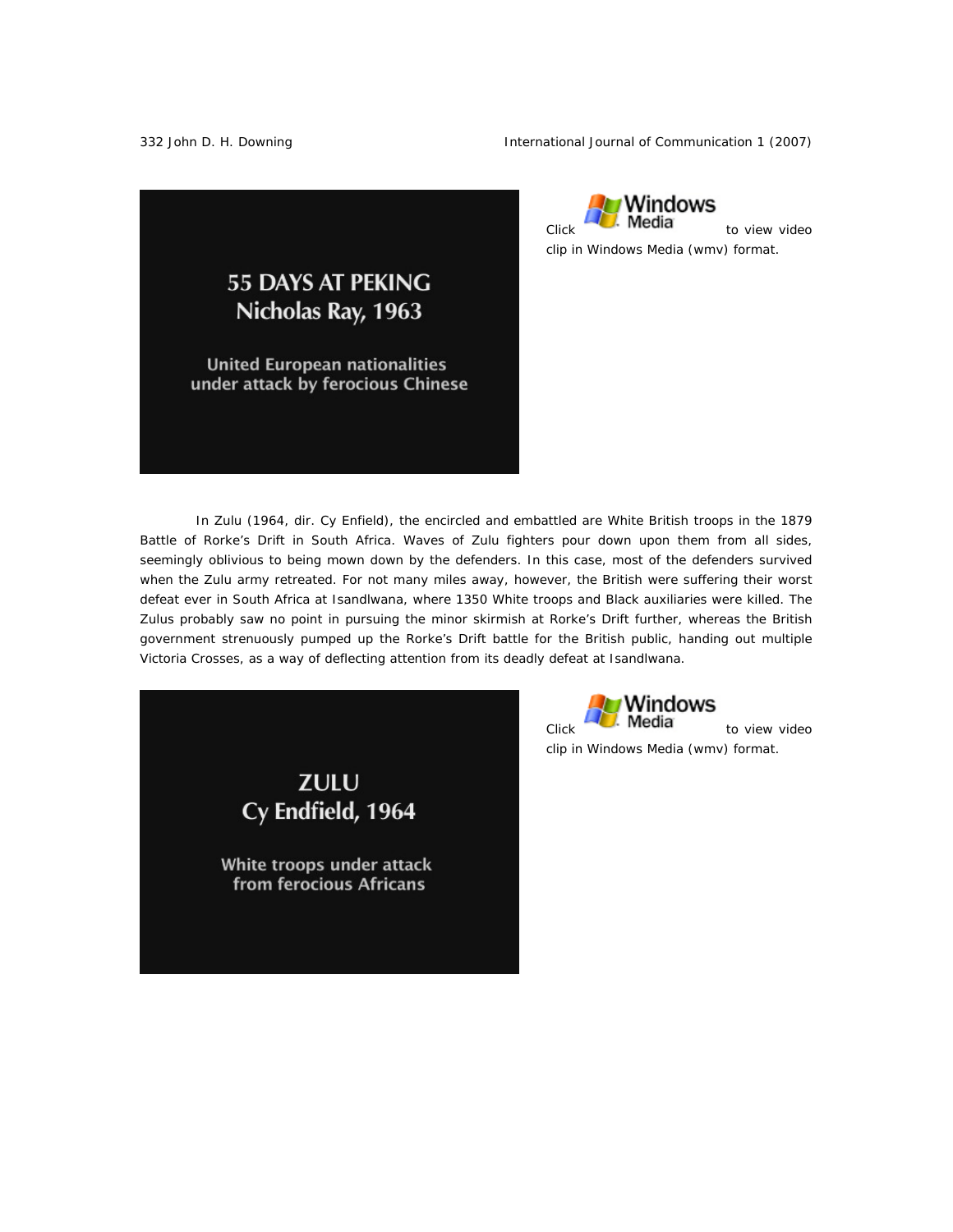International Journal of Communication 1 (2007) The Imperiled 'American' 333

It is disturbing to realize that when the film *Zulu* was being prepared for production, focusing on Rorke's Drift rather than Isandlwana, it was in the years immediately following the 1960 Sharpeville massacre. This was when South Africa's apartheid state police opened fire without warning on unarmed demonstrators running away (nearly all gunshot wounds were in the demonstrators' backs), killing 69 and injuring more than 300. On-the-spot medical attention was refused the wounded. In this choice of topic, Britain's profound economic bonds to South Africa were never more evident in cinema, though never alluded to anywhere in or indeed near the film. The Sharpeville massacre itself, or the Isandlwana battle, would have been fine subjects for a feature film ... but did not fit the trope.

*Platoon* (1986, dir. Oliver Stone) is reminiscent in some ways of *Bataan*, though the desperate heroism is definitely absent. The squad is multi-ethnic, but with Black soldiers more prominent, and it is, too, fighting an East Asian enemy in jungle conditions deeply unfamiliar to the Americans. At one key moment, one of the U.S. soldiers (played by Charlie Sheen) is on night guard alert. He is instantaneously paralyzed with terror, as suddenly, what had appeared in the mist and darkness to be a leafy branch a mere ten metres away, moves and begins walking silently in his direction. And then the Vietnamese soldier silently beckons comrades behind him to follow. The Sheen character initially can neither speak to warn his comrades nor dare to reach for his weapon. But as usual in this trope, we see the Vietnamese through the Americans' eyes, and none of the Vietnamese have names or even faces. They are simply the Anonymous Threat. Thus even a film such as this, highly critical of war in general and the U.S. war against Vietnam in particular, produces the same fundamental structure of visual and character identification that can be seen repeatedly elsewhere in Hollywood cinema, including the "critical" Westerns.





clip in Windows Media (wmv) format.

Arab Muslim enemies are the focus in *The Siege* (1998, dir. Edward Zwick), but this time as terrorists creating a series of horrific bombings right in the midst of New York City: as in *Birth of a Nation* or the *Álamo*, this is the war at home. In this instance, the encirclement motif, with the Few against the Many, has to be in a sense reversed: the immediate "many" is Us, millions of New Yorkers, while the Few are creeping around and setting bombs to maim and kill the innocent, nonetheless supposedly acting in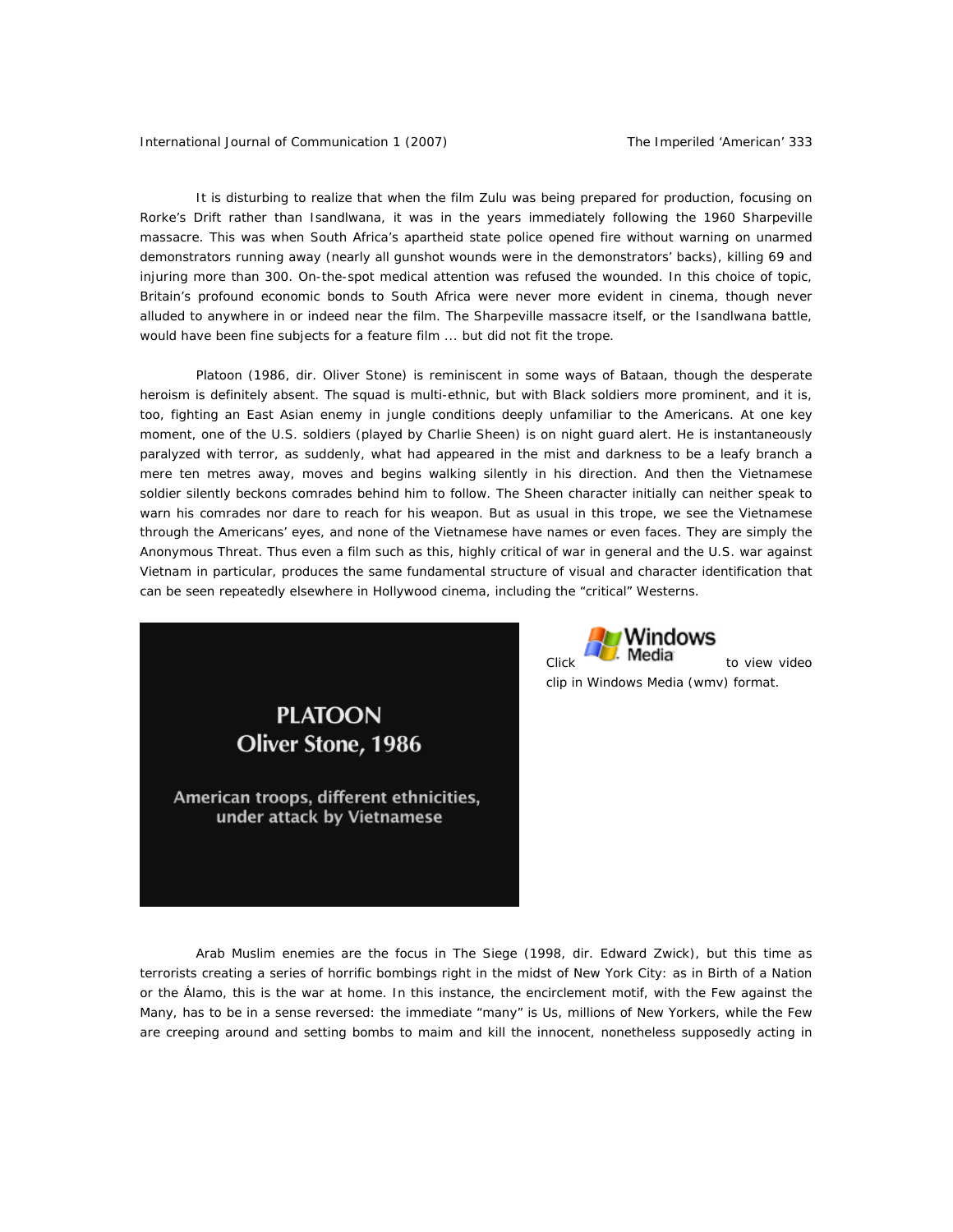their own minds as they do so on behalf of a larger constituency overseas (as per the famous September 2001 *Newsweek* magazine cover, "Why They Hate Us"). In a way like the Japanese and the Vietnamese in the jungle, the enemy merges into and is only intermittently visible within the metropolis's multi-ethnic crowds. The film is considerably concerned with the civil rights aspect of anti-terrorist programs, and with the potential for Arabs and Muslims to be targeted en masse for the outrages committed by a few, and one of its key scriptwriters regularly writes insightful essays on Arab affairs for *The New Yorker*. But as with *Platoon* and "critical" Westerns, the larger cinematic and cultural apparatus, historical, visual and industrial, has its own weight and momentum.

This film also has a multi-ethnic citizen component in the shape of the FBI counter-terrorism squad, which includes one Arab American as well as a Chinese American, and is headed by an African American. This squad is yet another version of the Few, but even more plainly than in the Westerns, is struggling to defend the safety of all Americans, not only of peaceful pioneer settlers. A 1986 film, *The Delta Force* (dir. Menahem Golan), similarly portrayed American Christians and Jews – and one blond German flight attendant – as victims of a terrorist plane hijack, but bonding deeply across religious lines and post-Nazi memories in opposition to their brutal Muslim victimizers.





clip in Windows Media (wmv) format.

The next film I will cite to support this thesis concerning American national self-consciousness and the role of cinema in creating and sustaining it, is *Black Hawk Down* (2001, dir. Ridley Scott). The film is based fairly closely upon the downing of a helicopter in the U.S. military's 1993 foray into the Somali civil war, an episode which was presented at the time solely as a necessary humanitarian intervention (thus nothing to do with Middle Eastern geo-politics). A stereotypical portrait of "African chaos" surrounds the troops as they find themselves in the midst of an urban war zone. Their innocence and inexperience are depicted in a number of ways. For example, shots are being exchanged all around them, but not directly at them, so one soldier explains why he is not firing yet, since he's been told not to fire unless fired on. At his words, a fusillade commences, underscoring both his total naïveté and the crushing burden of humanitarian intervention regulations. Furthermore, he and his comrades place themselves on open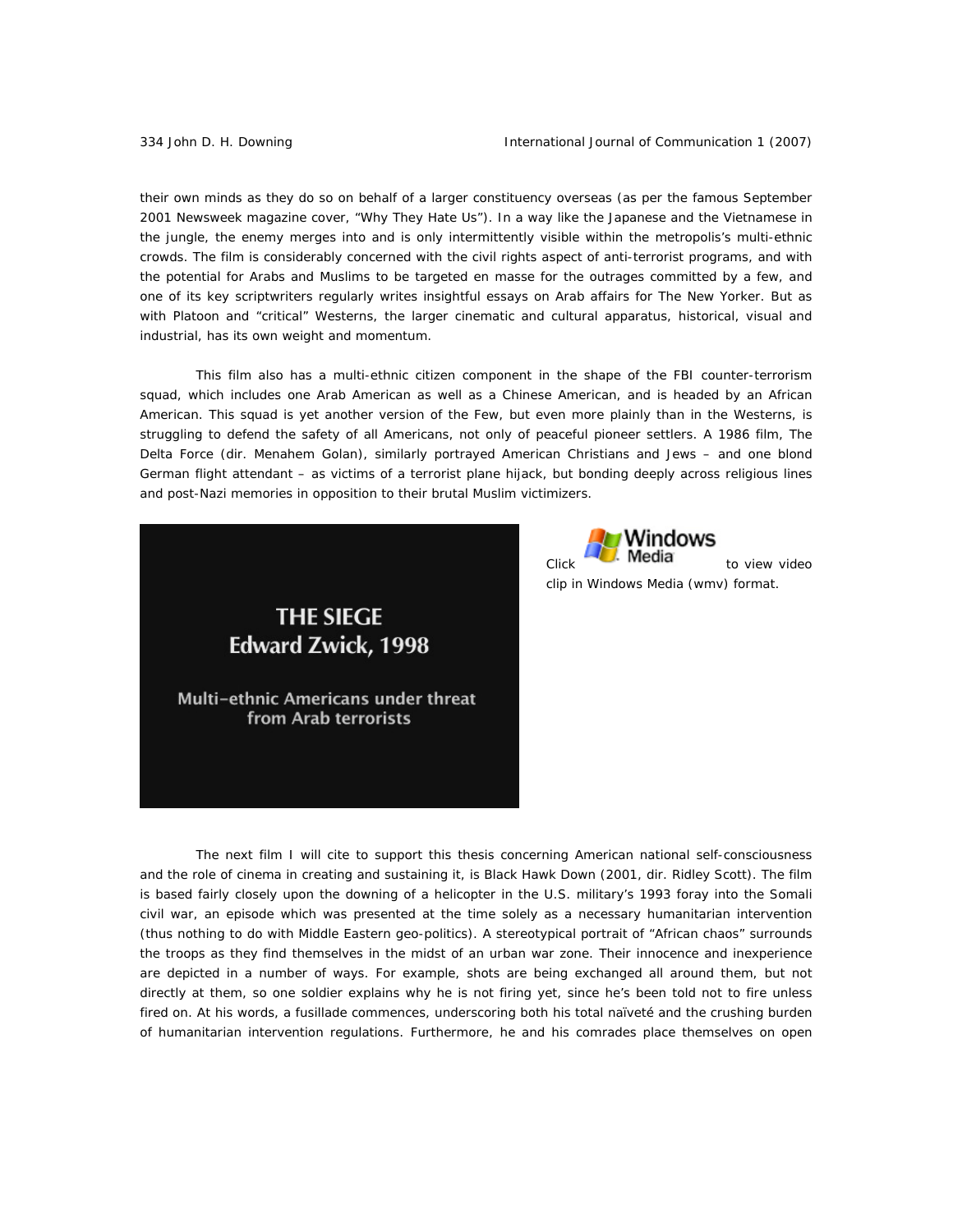ground, rather than behind any shelter, visually a sitting target. Once again, the good and the peaceful U.S. citizens are at risk from the crazed, heavily armed savages, who are so bereft of anything morally recognizable that they do not even acknowledge 'racial' kinship with Black American troops, or indeed, their own fellow-Somalis.

> **BLACK HAWK DOWN Ridley Scott, 2001**

American troops under attack by heavily armed Africans

 $\overline{a}$ 

Windows  $C$ lick $\overline{C}$ . Media  $\overline{C}$  to view video clip in Windows Media (wmv) format.

The final film to be reviewed in presenting this argument is *We Were Soldiers* (dir. Randall Wallace, 2002). The film is based on a notoriously bloody battle in Ia Drang valley in Vietnam's Central Highlands in 1965, in which 450 U.S. Marines were encircled by some 2000 Vietnamese soldiers. The embattled encirclement trope takes up most of the movie. The initial sequence, depicting French troops in 1954 encircled by Vietnamese guerrillas, was already mentioned and has a direct inter-textual resonance with the scene earlier from *Bengal Lancers*. Later in the film however, the Custer motif is yet again thrust before us. Battalion leader Colonel Moore, played by Mel Gibson, is told by his commanding officer that the battalion's name has just been bureaucratically re-titled as the 7<sup>th</sup> Cavalry. The continuity with Custer is made immediately explicit in the conversation that follows, and is rammed home very shortly afterwards by a scene in which Moore, on the eve of deployment to Vietnam, is shown looking pensively at old color prints of the Little Big Horn battle in a book on his desk.<sup>15</sup>

<sup>&</sup>lt;sup>15</sup> It is only fair, however, to acknowledge that this film engages with the Custer precedent in order to suggest that the Ia Trang battle, while heroically fought and in this case won by the U.S. forces, represented nonetheless a pointless slaughter of the Marines. The hard-bitten and monosyllabic sergeant major says to Moore after the battle is over: "Custer was a pussy. You ain't." Yet the last word, almost, is with the retreating Vietnamese commander. He is deeply depressed that the U.S. victory in this battle will send a false signal to Washington, namely that where historically Chinese, French, Japanese and British had all lost, the Americans could win, and that this would certainly entail pointless further slaughter on both sides.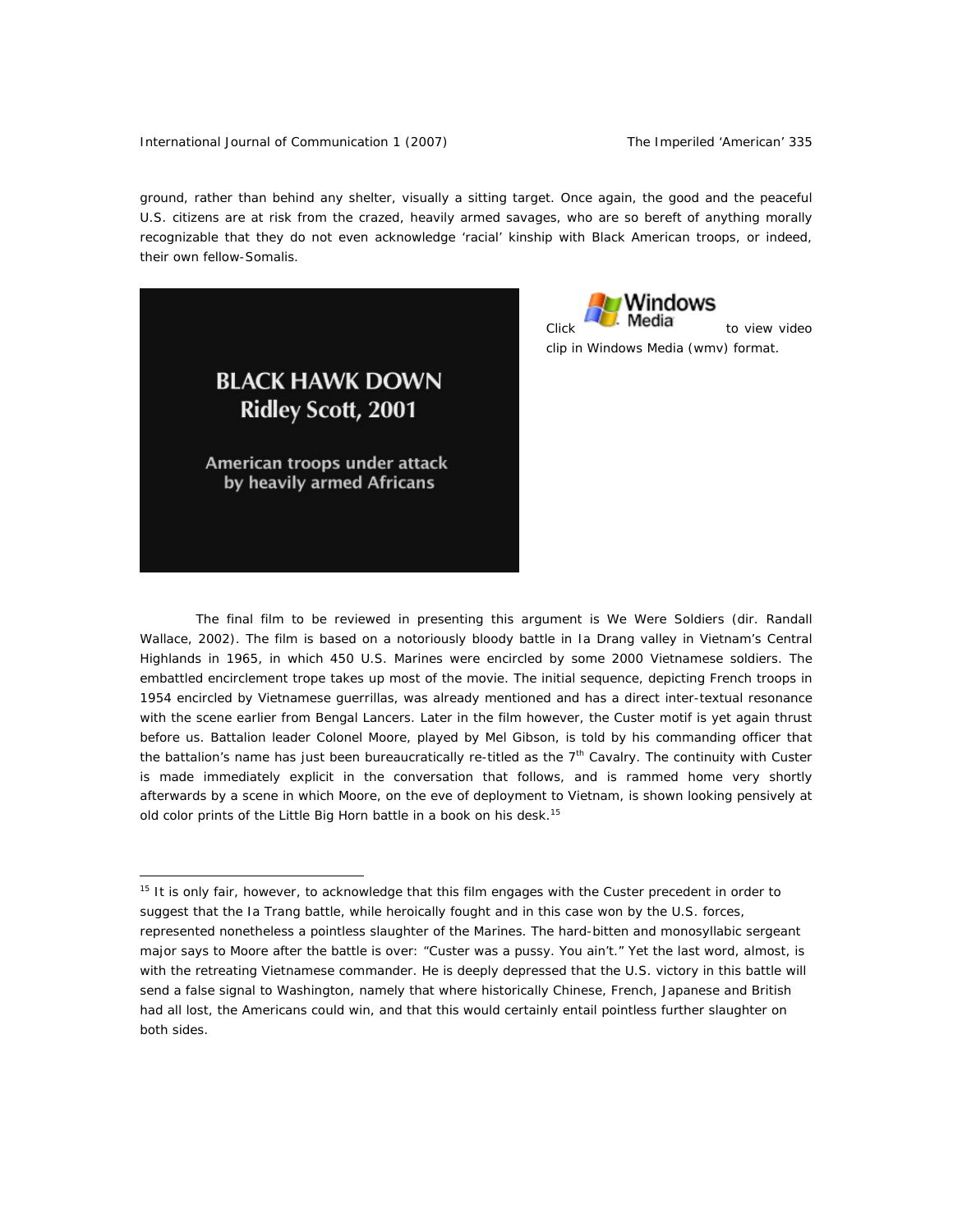336 John D. H. Downing The International Journal of Communication 1 (2007)



rWindows  $C$ lick $\blacksquare$  **Media** to view video clip in Windows Media (wmv) format.

#### **Conclusions**

Self-evidently, these films and the  $19<sup>th</sup>$  century images of Custer did not invent the specific historical experience of encirclement and peril, or at least its feeling. Nor are Hollywood films the only ones to deploy this trope. French cinema portraying the Maghreb, British cinema portraying its colonized territories, Italian cinema in the 1930s, the Soviet World War II film genre, can all lay claim to it. But by contrast, whereas Soviet war films ended up in the 1980s with the younger generation ridiculing them, Hollywood's endless repetitions and re-workings of this trope seem to have fixed themselves in the national public imaginary with much greater tenacity. The popularity of the Fox TV drama series "*24*", in its sixth season at the time of writing, is a powerful index of this tenacity (Downing, forthcoming). Campbell (1992: 251) argues that "America … is the imagined community *par excellence*. Confronted with this *aporia* of identity, the articulation of danger, the specification of difference, and the figuration of otherness, has been especially acute …"

Here I have focused exclusively on the encirclement/vulnerability trope. We could and should go further and relate it to others, as in Robert Jewett's study *Captain America*, where, writing as an American theologian and historian critical of imperial forays, he rehearses an unnervingly repetitive list of bloodthirsty biblical citations by American political leaders over more than two centuries (Jewett 1984). Conspiracy theories of evil drawn from the books of *Daniel* and *Revelation*, proclamations of righteous crusade, the redemptive power of violence: all this and more has been part of the warp and weft of U.S. political culture. It clearly fits all too well with the trope of encirclement.

One could point by way of explanation to the frequency of U.S. military engagements beyond its borders throughout its history, and not least since World War II. If the collective political memory characteristic of U.S. national culture is to be fully understood, the relationship between the trope identified here and pre-cinematic historical representations of Custer and the Álamo also bears further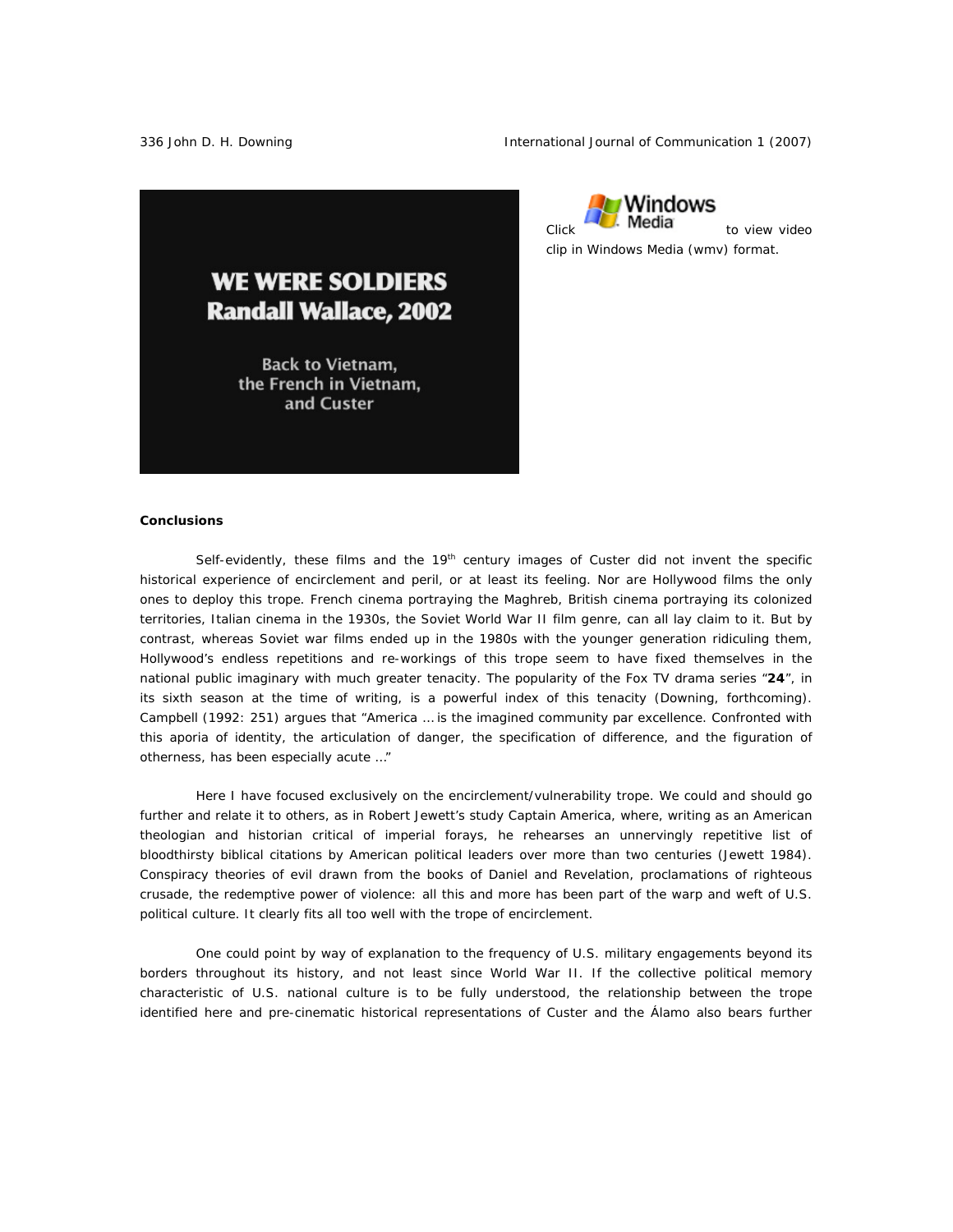consideration.<sup>16</sup> Obviously, this analysis implies the necessity for a theory of how politico-cultural memory may work, both overall, and in a given nation. Media Studies as a discipline tends obsessively to focus on the contemporary, a failing which I hope the argument here about memory will go a little way toward remedying. It is currently unusual for studies of media users to even try to engage with long-term impact, of the flow from great-great-grandparents' media uses through the generations. Maybe some oral historians and ethnographers may yet do so, because repetitive media tropes and genres do arguably serve to sustain and refresh certain defining frameworks for understanding ourselves, our nation and our world.

It may be useful in this exercise to think, socio-historically, in terms of *mnemonic nodal points*. This is my preferred translation - if a little free - of Pierre Nora's concept of *lieux de mémoire* (Nora 1989), which is usually translated rather literally and unevocatively as "memory sites." Mnemonic nodal points encompass monuments, buildings with particular associations, popular meeting places, but also specific generations, particular communities, and not least textbooks, films and other media. 'American' national consciousness - intuitive, emotive, inherited, hegemonic in the Gramscian sense, like national consciousnesses and identities elsewhere - is arguably constructed and refreshed through these mnemonic nodal points in very significant measure.

This is where my argument diverges from the focus of cultural historian Michael Kammen's *Mystic Chords of Memory* (Kammen 1991), even though he too dwells on U.S. traditions, collective memory and patriotism. Kammen's focus is on how particular forms of attention to specifics of the U.S. past have developed and changed, all the way through to the post-World War II celebration of "the American heritage," such as Colonial Williamsburg. My focus is on how a particular trope, iconized by the death of Custer but in no way restricted to him, has been consistently rehearsed and refreshed *visually*, with the result that it has formed an enduring definitional framework within which to interpret the present.

Moreover, Kammen's reading of the roles of media in the process of framing the past and thus the present is far more intentionalist than mine:

> "…a series of technological innovations during the same period brought a profuse number of illustrations to the popular press, including weeklies, monthlies and books. That visual potential carried quite a potential for myth-making … New technologies *could* serve as *aidesmémoire*; but they had an equal capacity to sensationalize, sentimentalize, or distort …when influential images are used selectively by editors, publishers, and authors, then a new element of *deliberate caprice* is added to public memory. That happened in the United States during the later nineteenth and early years of the twentieth century." (Kammen, *op. cit*., 32, 2nd emphasis mine)

<sup>&</sup>lt;sup>16</sup> The relation between this trope and the ever-popular film and TV trope of the innocent citizen(s) kidnapped by a sadist and threatened with torture and death, only to be rescued at the last minute, might also be worth exploring, though for some reason that trope is almost always White-on-White.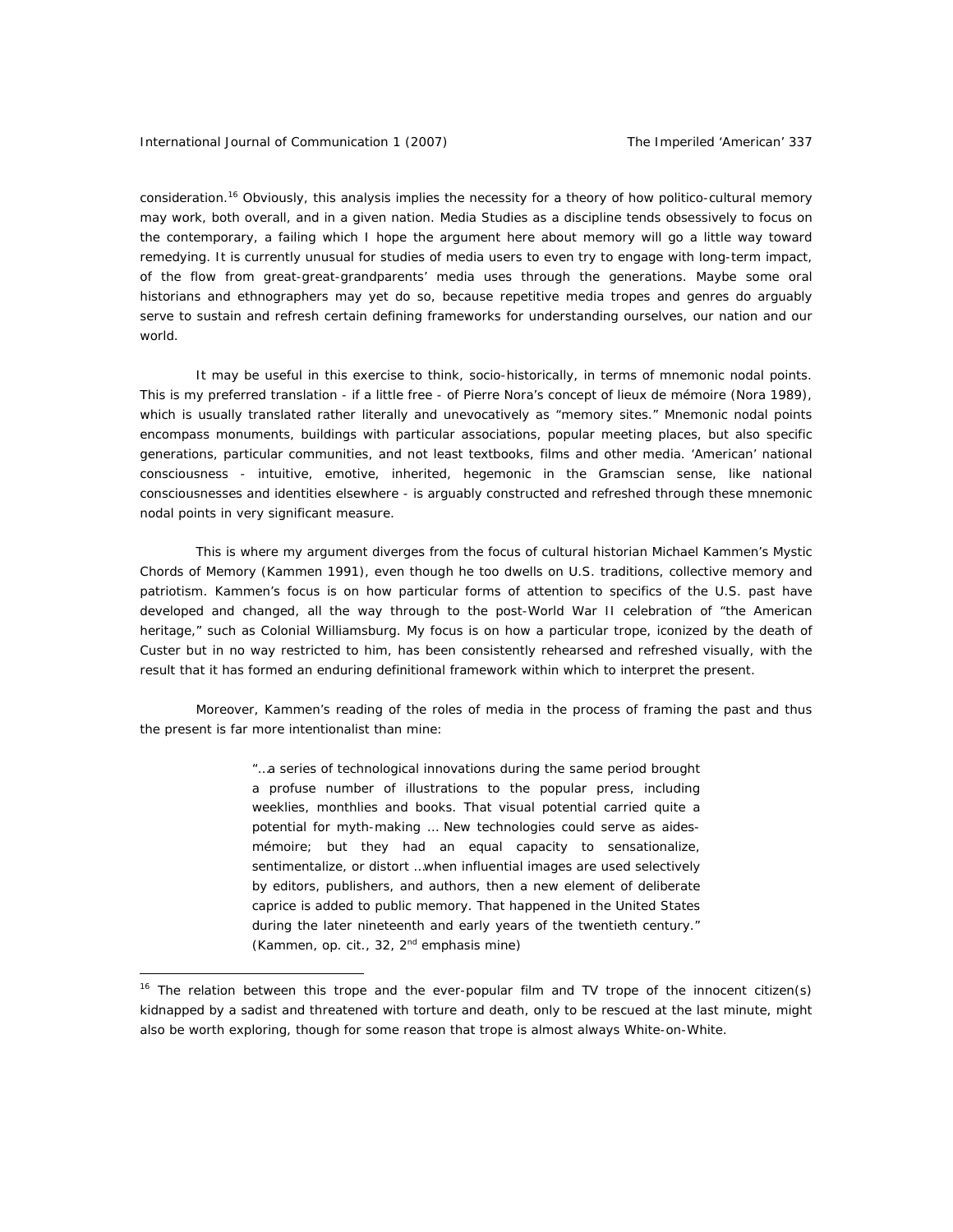While Kammen is perfectly right to note the role played by intentional elite action, by contrast my argument here is much more gramscian, focusing upon emergent and constantly evolving ideological frameworks which accumulate over decades and even centuries, and are not the finished purposive product of central regime ideologues, or even of irresponsible media professionals as Kammen proposes. People using Gramsci's notion of hegemony all too often telescope it in time, rendering it not much different from political public relations rather than a *historico-cultural* concept. The deep genesis, sedimentation, and ongoing vigor of the encirclement/vulnerability trope to which I have drawn attention in this analysis is a much better illustration of the gramscian concept in its fullness than any notion of spin or propaganda.

Ultimately the purpose of analyzing this visual trope lies in understanding the reasons for the repeated capacity of the U.S. elite to mobilize its population for war which, given the technological military force at that elite's disposal, necessarily prompts considerable anxiety across the planet at this juncture in the twenty-first century. My project in this analysis is to urge the need to understand very carefully the sources of our capacity and tendency as a nation to use that force.

A comparison with the alligator may be an appropriate point at which to end. Extant for 200 million years already; with a mass of surveillance sensors so extraordinarily fine-tuned in its scaly hide that they can be alerted by a drop of water falling from a leaf; with a bite of around 2000 pounds and a ferocious tail swing: the alligator is a model of sophisticated and enduring force, able through its sensors to register and act against the most minute danger to itself. Yet its brain is the size of a lima bean. As of the beginning of this  $21^{st}$  century, many across the planet see Americans as apparently convinced that using crushing killer force is their manifest destiny. As citizens, we need, I am urging, to peer into our cultural history to ask ourselves whether that is true; if so, why; and in the end, whether we wish or need to operate on that basis. Fortunately, on this project we Americans have much more than a lima bean to work with.

*NB: Earlier versions of this article were presented to the Conference on Cinema and Nation, University of Paris IV, March 2006; at the University of Melbourne in Spring 2007; and as the Spring 2007 Tenney Lecture at Southern Illinois University, Carbondale.*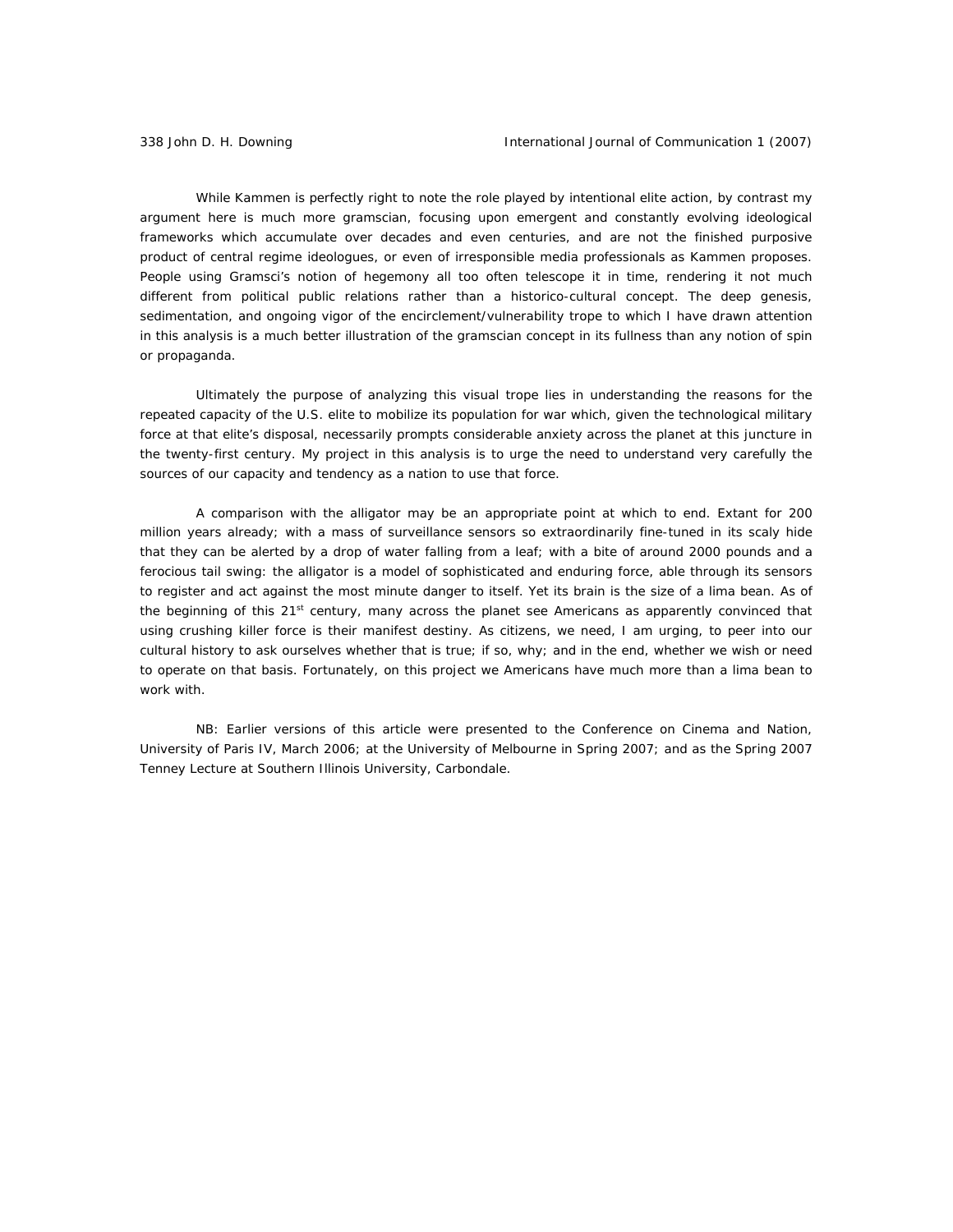#### **References**

Altheide, D. (2002) *Creating Fear: News and the construction of crisis*. New York: Walter De Gruyter Inc.

- Belfrage, C. (1956) *The Frightened Giant: My unfinished affair with America*. London: Secker & Warburg Ltd.
- Buscombe, E., ed. (1988) *The BFI Companion to the Western*. London: André Deutsch.
- Buscombe, E. (2006) *'Injuns!' Native Americans in the Movies*. London: Reaktion Books Limited.
- Caute, D. (1979) *The Great Fear: The anti-Communist purge under Truman and Eisenhower*. New York: Touchstone Press.
- Colley, L. ( 2004) *Captives*. New York: Pantheon Books.
- Conn, S. (2004) *History's Shadow: Native Americans and historical consciousness in the nineteenth century*. Chicago: University of Chicago Press.
- Countryman, E. (1996) *Americans: A collision of histories*. New York: Hill and Wang.
- Corradi, J., Fagen, P.W. & Garretón, M.A., eds. (1992) *Fear at the Edge: State terror and resistance in Latin America*. Berkeley, CA: University of California Press.
- Dippie, B.W. (1976) *Custer's Last Stand: The anatomy of an American myth*. Missoula, Montana: University of Montana Press.
- Dower, J. (1986) *War Without Mercy: Race and power in the Pacific War*. New York: Pantheon.
- Downing, J.D.H. (forthcoming) "Terrorism, torture and television: "*24*", *The Democratic Communiqué*
- Drinnon, R. (1997) *Facing West: The Metaphysics of Indian-Hating and Empire-Building*. Norman, OK: University of Oklahoma Press.
- Engelhardt, T. (1971) "Ambush at Kamikaze Pass," *Bulletin of Concerned Asian Scholars* 3.1, pp. 64-84. Re-published as chapter 3 of his *The End of Victory Culture: Cold War America and the Disillusioning of a Generation*, Amherst, MA: University of Massachusetts Press, 1998.
- Fitzgerald, F. (2000) *Way Out There in the Blue: Reagan, Star Wars, and the End of the Cold War*. New York: Simon & Schuster.
- Flores, R. R. (2002) *Remembering the Alamo: Memory, Modernity, and the Master Symbol*. Austin, TX: University of Texas Press.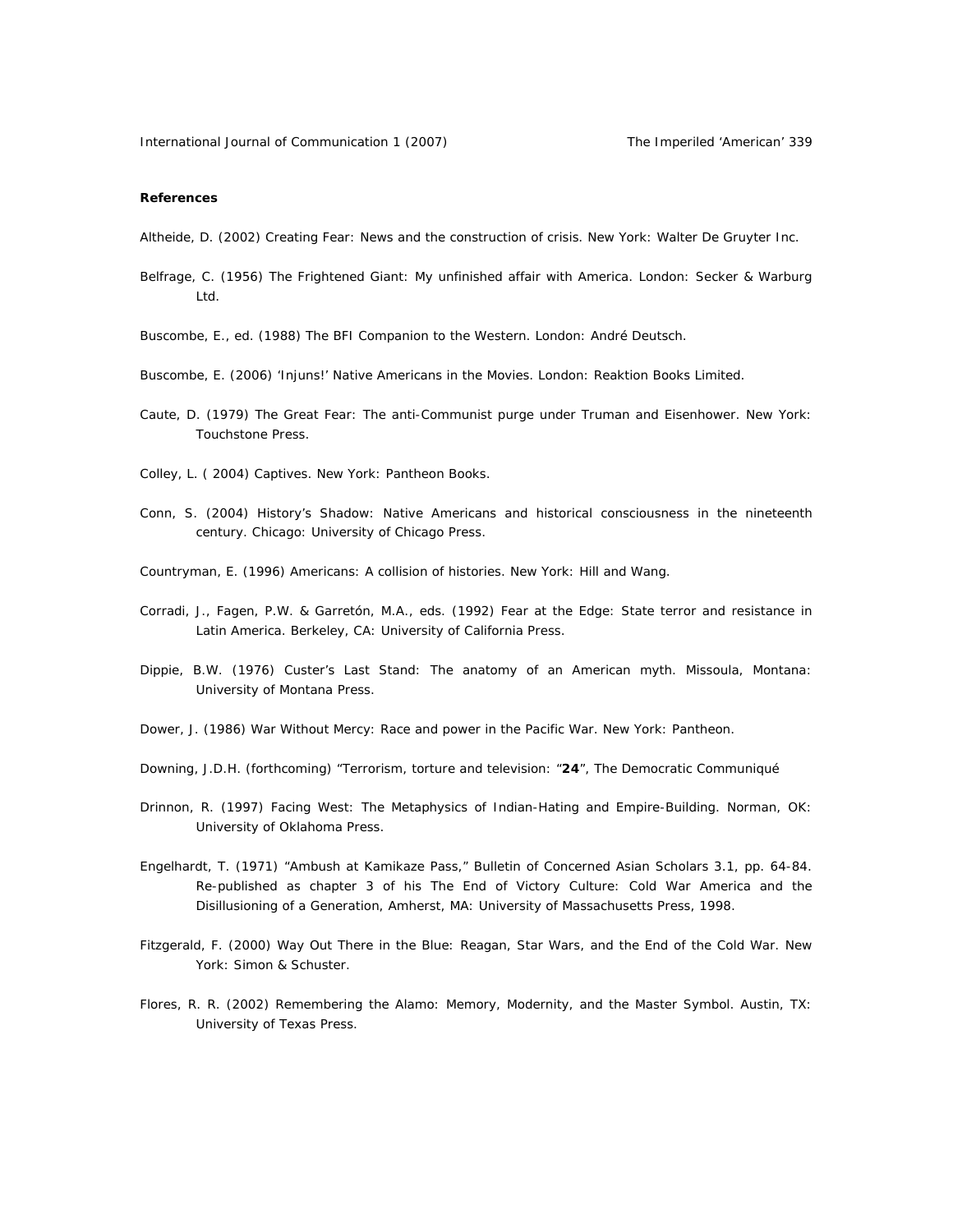- Gilens, M. (2000) *Why Americans Hate Welfare: Race, Media, and the Politics of Antipoverty Policy*. Chicago: University of Chicago Press.
- Glassner, B. (1999) *The Culture of Fear: Why Americans are afraid of the wrong things*. New York: Basic Books.
- Hart, R.P. & J. D.H. Downing (1992) "Is there an American public?: An exchange of correspondence," *Critical Studies in Mass Communication* 9.2 (June), 201-215.
- Jewett, R. (1984) *The Captain America Complex: The dilemma of zealous nationalism*. Santa Fe, NM: Bear & Co., 2nd ed.
- Jordan, W. (1968) *White Over Black: American attitudes to the Negro, 1550-1812*. Chapel Hill, NC: University of North Carolina Press.
- Kagan, R. (2006) *Dangerous Nation: America's place in the world from its earliest days to the dawn of the twentieth century*. New York: Knopf.
- Kammen, M. (1991) *Mystic Chords of Memory: The transformation of tradition in American culture*. New York: Knopf.
- Kaplan, R.D. (2005) *Imperial Grunts: The American military on the ground*. New York: Random House.
- Lepore, J. (1998) *The Name of War: King Philip's war and the origins of American identity*. New York: Knopf.
- Mueller, J. (2006) *Overblown: How politicians and the terrorism industry inflate national security threats, and why we believe them*. New York: Free Press.
- Nora, P. (1989) "Between memory and history: *les lieux de mémoire*," *Representations* 26, 7-24.
- Ramírez-Berg, C. (2002) *Latino Images in Film: Stereotypes, subversion, resistance*. Austin, TX: University of Texas Press.
- Robin, C. (2004) *Fear: The history of a political idea*. New York: Oxford University Press.
- Rodgers, W.C. (2005) *Sleeping with Custer and the 7th Cavalry: An embedded reporter in Iraq*. Carbondale, IL: Southern Illinois University Press.
- Santa Ana, O. (2002) *Brown Tide Rising: Metaphors of Latinos in contemporary American public discourse*. Austin, TX: University of Texas Press.